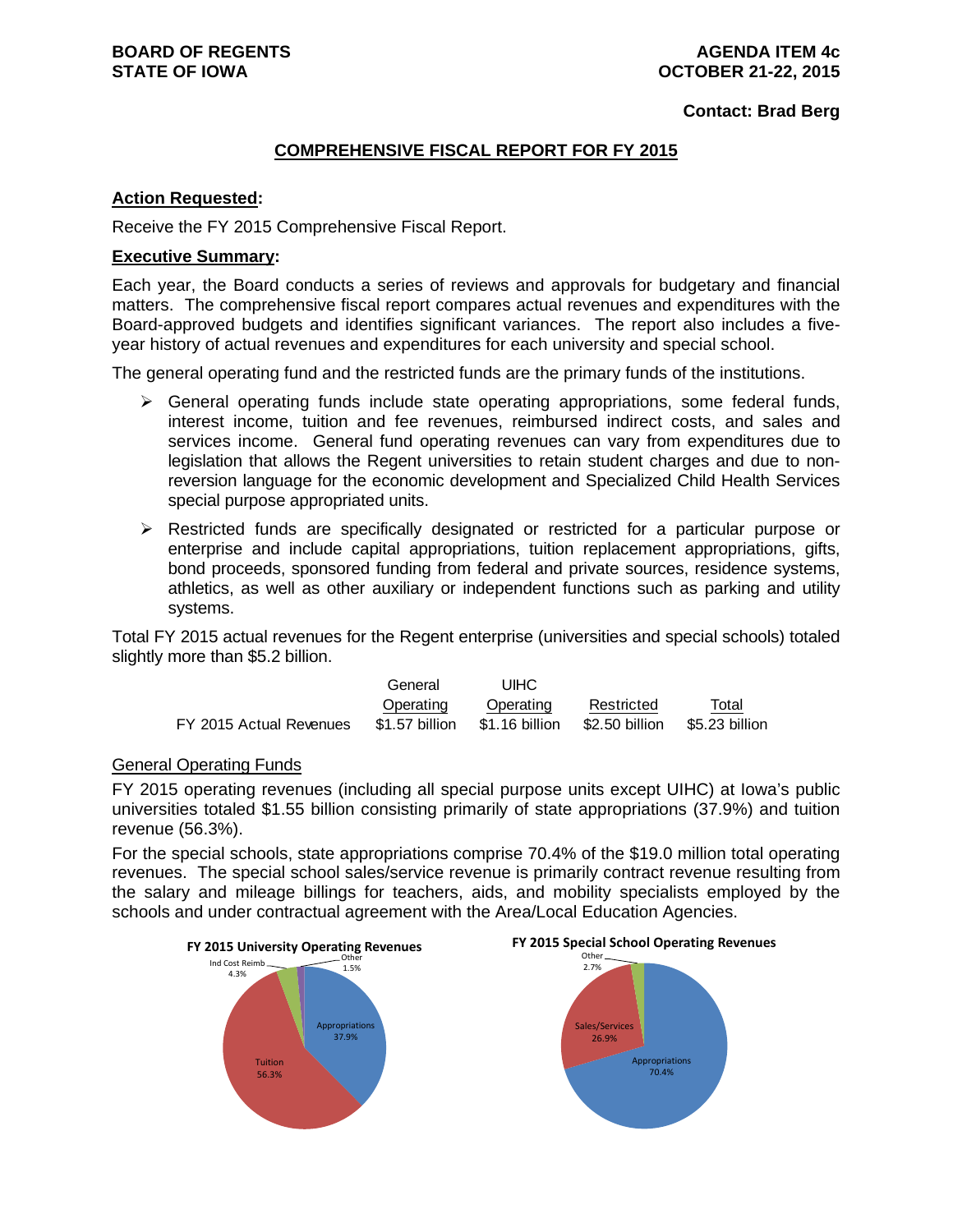# **BOARD OF REGENTS AGENUS AGENDA ITEM 4c STATE OF IOWA** PAGE 2

The Board approved the FY 2015 special school budgets in June 2014 and the university budgets in August 2014. The following table compares the total FY 2015 operating budgets (excluding UIHC) as approved by the Board to actual revenues and expenditures. Budget-toactual comparisons for each of Iowa's public universities and special schools are contained in the attachments. Note: The comparison for the UIHC units is provided in Attachment A beginning on page 6.

|                                  | <b>General Operating Fund - All Institutions</b> |                     |                   |               |
|----------------------------------|--------------------------------------------------|---------------------|-------------------|---------------|
|                                  | FY 2015 (excludes UIHC units)                    |                     |                   |               |
|                                  | <b>Board Approved</b>                            |                     | Variance          | $%$ of        |
|                                  | <b>Budget</b>                                    | Actual              | Over/(Under)      | <b>Budget</b> |
| <b>REV ENUES</b>                 |                                                  |                     |                   |               |
| <b>APPROPRIATIONS</b>            |                                                  |                     |                   |               |
| General                          | \$<br>591,840,913                                | \$<br>591,840,913   | \$                | 100.0%        |
| Other                            | 82.049                                           | 82,049              |                   | 100.0%        |
| Supplemental-Nonrecurring        | 4,000,000                                        | 4,000,000           |                   | 100.0%        |
| <b>RESOURCES</b>                 |                                                  |                     |                   |               |
| <b>Federal Support</b>           | 14,873,321                                       | 14,867,223          | (6,098)           | 100.0%        |
| Interest                         | 5,431,495                                        | 4,505,785           | (925, 710)        | 83.0%         |
| <b>Tuition and Fees</b>          | 883,861,226                                      | 880,246,028         | (3,615,198)       | 99.6%         |
| <b>Reimbursed Indirect Costs</b> | 61,722,280                                       | 62,811,626          | 1,089,346         | 101.8%        |
| Sales and Services               | 8,264,572                                        | 8,204,336           | (60, 236)         | 99.3%         |
| Other Income                     | 1,561,370                                        | 1,801,398           | 240,028           | 115.4%        |
| <b>TOTAL REVENUES</b>            | \$<br>1,571,637,226                              | \$<br>1,568,359,358 | \$<br>(3,277,868) | 99.8%         |
| <b>EXPENDITURES</b>              |                                                  |                     |                   |               |
| <b>Salaries</b>                  | \$<br>1,072,337,302                              | \$<br>1,065,031,459 | \$<br>(7,305,843) | 99.3%         |
| Prof. /Scientific Supplies       | 141,119,486                                      | 129,060,326         | (12,059,160)      | 91.5%         |
| <b>Library Acquisitions</b>      | 32,425,029                                       | 31,040,642          | (1,384,387)       | 95.7%         |
| Rentals                          | 7,360,556                                        | 8,200,921           | 840,365           | 111.4%        |
| <b>Utilities</b>                 | 69,921,707                                       | 72,347,659          | 2,425,952         | 103.5%        |
| <b>Building Repairs</b>          | 45,068,956                                       | 50,191,747          | 5,122,791         | 111.4%        |
| Auditor of State                 | 1,553,300                                        | 1,343,930           | (209, 370)        | 86.5%         |
| Equipment                        | 8,831,709                                        | 13,327,758          | 4,496,049         | 150.9%        |
| Aid to Individuals               | 193,019,181                                      | 201,497,071         | 8,477,890         | 104.4%        |
| TOTAL EXPENDITURES               | \$<br>1,571,637,226                              | \$<br>1,572,041,513 | \$<br>404.287     | 100.0%        |

General operating fund revenues totaled \$1.57 billion and were 99.8% of the budget. Actual tuition revenues were collectively slightly under budget (0.5% less) and were partially offset by indirect cost reimbursements which were 1.8% over budget.

Actual operating expenses exceeded revenues in FY 2015 largely from the expenditure of onetime funds for the Bioeconomy Initiative at ISU that were appropriated and budgeted for FY 2014 but not subject to reversion until the end of FY 2015.

Reflective of the service nature of Iowa's public universities and special schools, salary-related expenses comprised 68% of the operating budgets and were 0.7% less than the budget. Professional/Scientific supplies and service costs were collectively under budget and were redistributed to address needs in other areas such as building repairs, financial aid, and equipment.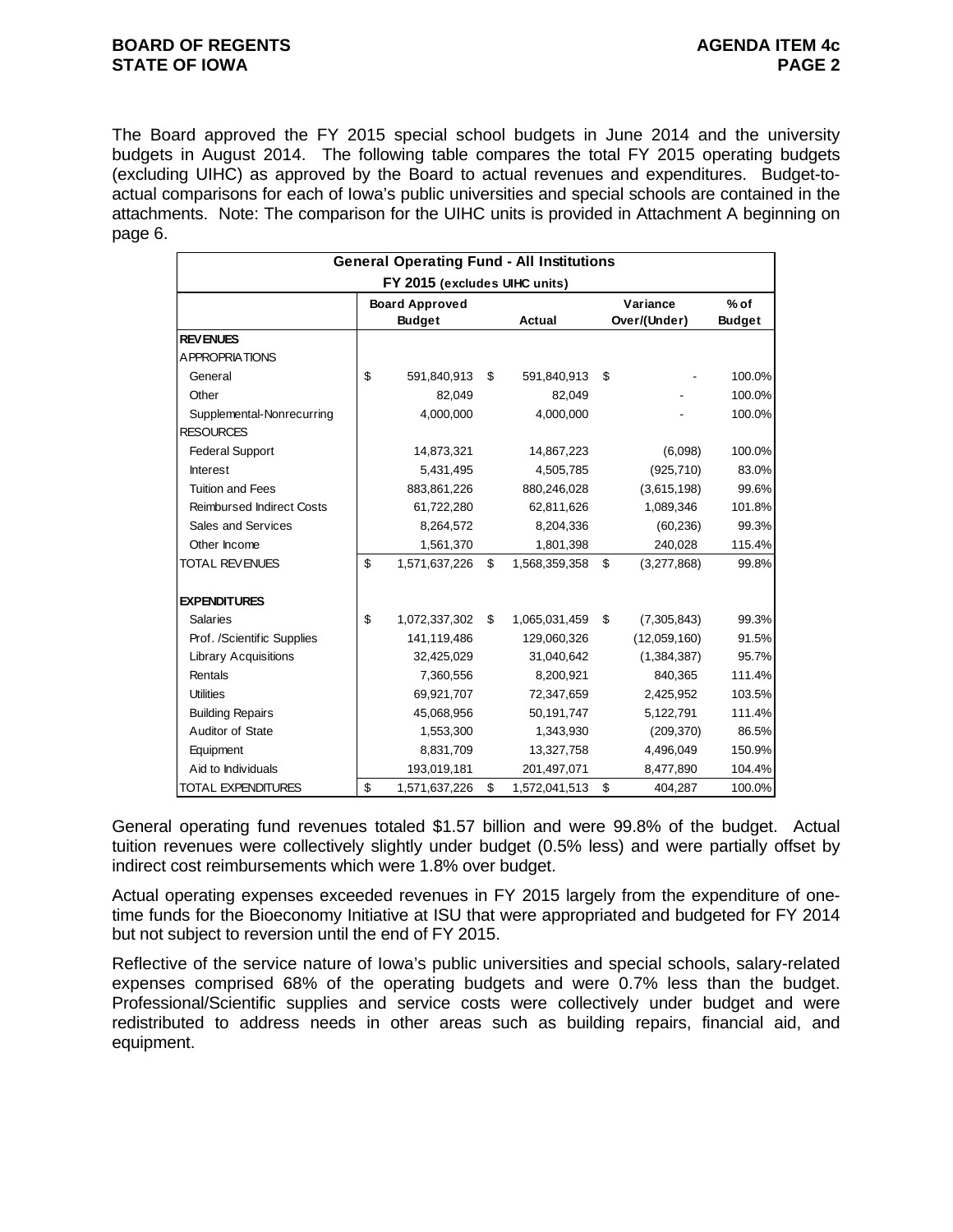# **BOARD OF REGENTS AGENUS AGENDA ITEM 4c STATE OF IOWA** PAGE 3

The following table provides a five-year revenue and expense history of all operating units (excluding UIHC) for Iowa's public universities and special schools. The table reflects the volatility in state appropriations and greater reliance on tuition revenue during the 5-year period. Enrollment during the period has grown from 72,708 in Fall 2010 to 78,047 in Fall 2014. A fiveyear history specific to each of Iowa's public universities and special schools is contained in the attachments.

| <b>General Operating Fund - All Institutions</b> |    |               |    |                                         |    |                 |    |                 |    |               |
|--------------------------------------------------|----|---------------|----|-----------------------------------------|----|-----------------|----|-----------------|----|---------------|
|                                                  |    |               |    | FY 2011 - FY 2015 (excludes UIHC Units) |    |                 |    |                 |    |               |
|                                                  |    | FY 2011       |    | FY 2012                                 |    | FY 2013         |    | FY 2014         |    | FY 2015       |
| <b>REVENUES</b>                                  |    |               |    |                                         |    |                 |    |                 |    |               |
| A PPROPRIATIONS                                  |    |               |    |                                         |    |                 |    |                 |    |               |
| General                                          | \$ | 555,670,904   | \$ | 525,888,871                             | \$ | 549,036,739     | \$ | 575,095,698     | \$ | 591,840,913   |
| Supplemental One-Time                            |    |               |    |                                         |    |                 |    | 6,000,000       |    | 4,000,000     |
| Other                                            |    | 285,140       |    | 82,049                                  |    | 82,049          |    | 82,049          |    | 82,049        |
| <b>RESOURCES</b>                                 |    |               |    |                                         |    |                 |    |                 |    |               |
| <b>Federal Support</b>                           |    | 14,236,120    |    | 14, 165, 837                            |    | 14,118,495      |    | 13,391,944      |    | 14,867,223    |
| <b>Interest</b>                                  |    | 2,583,391     |    | 2,514,957                               |    | 3,165,900       |    | 5,219,524       |    | 4,505,785     |
| <b>Tuition and Fees</b>                          |    | 676,102,832   |    | 741,563,393                             |    | 785,554,665     |    | 843,119,597     |    | 880,246,028   |
| <b>Reimbursed Indirect Costs</b>                 |    | 74,679,294    |    | 70,167,952                              |    | 66,972,371      |    | 63,870,328      |    | 62,811,626    |
| Sales and Services                               |    | 6,859,188     |    | 6,946,095                               |    | 7,548,418       |    | 7,894,000       |    | 8,204,336     |
| Other Income                                     |    | 1,534,590     |    | 1,603,784                               |    | 1,692,544       |    | 1,628,040       |    | 1,801,398     |
| <b>TOTAL REVENUES</b>                            | \$ | 1,331,951,459 |    | \$1,362,932,938                         |    | \$1,428,171,181 |    | \$1,516,301,180 | \$ | 1,568,359,358 |
| <b>EXPENDITURES</b>                              |    |               |    |                                         |    |                 |    |                 |    |               |
| <b>Salaries</b>                                  | \$ | 919,301,070   | \$ | 944,918,564                             | \$ | 987,446,413     |    | \$1,022,765,936 | \$ | 1,065,031,459 |
| Prof. /Scientific Supplies                       |    | 92,812,693    |    | 89,619,796                              |    | 106,217,787     |    | 119,311,697     |    | 129,060,326   |
| <b>Library Acquisitions</b>                      |    | 30,016,230    |    | 29,320,034                              |    | 30,891,174      |    | 30,267,188      |    | 31,040,642    |
| Rentals                                          |    | 5,824,736     |    | 6,480,022                               |    | 7,407,737       |    | 6,958,798       |    | 8,200,921     |
| <b>Utilities</b>                                 |    | 65,029,266    |    | 67,409,051                              |    | 67,884,700      |    | 70,460,263      |    | 72,347,659    |
| <b>Building Repairs</b>                          |    | 64,957,927    |    | 45,792,429                              |    | 50,646,577      |    | 61,517,622      |    | 50,191,747    |
| Auditor of State                                 |    | 1,268,118     |    | 1,290,169                               |    | 1,389,067       |    | 1,316,864       |    | 1,343,930     |
| Equipment                                        |    | 15,553,528    |    | 15,271,720                              |    | 8,074,838       |    | 10,886,001      |    | 13,327,758    |
| Aid to Individuals                               |    | 150,450,391   |    | 166,174,791                             |    | 175,417,842     |    | 189,318,251     |    | 201,497,071   |
| <b>TOTAL EXPENDITURES</b>                        | \$ | 1,345,213,959 |    | \$1,366,276,576                         |    | \$1,435,376,135 |    | \$1,512,802,620 | \$ | 1,572,041,513 |

# Restricted

The athletic and residence system budgets are part of the restricted fund budgets. Information comparing athletic and residence system budget to actuals and five-year historical data for each university is provided in the attachments.

The revenues and expenditures of the other restricted funds are greatly affected by external forces. Capital appropriation revenues reflect the draw downs of funds from current and prior fiscal year appropriations, while the budgets reflect the fiscal year state appropriations. Federal support, nonfederal gifts, grants, contracts, and indirect cost reimbursements are difficult to project due to the uncertainty, volatility, and timing of these awards. Other revenue is greatly affected by the timing and amounts of bond issues. Expenditures are also difficult to project and fluctuate greatly due to the timing of construction projects and other expenditures that directly correlate with revenue fluctuations. For these reasons, annual composite budget to actual comparison details for the restricted funds are not provided in this report but are available in the Board Office.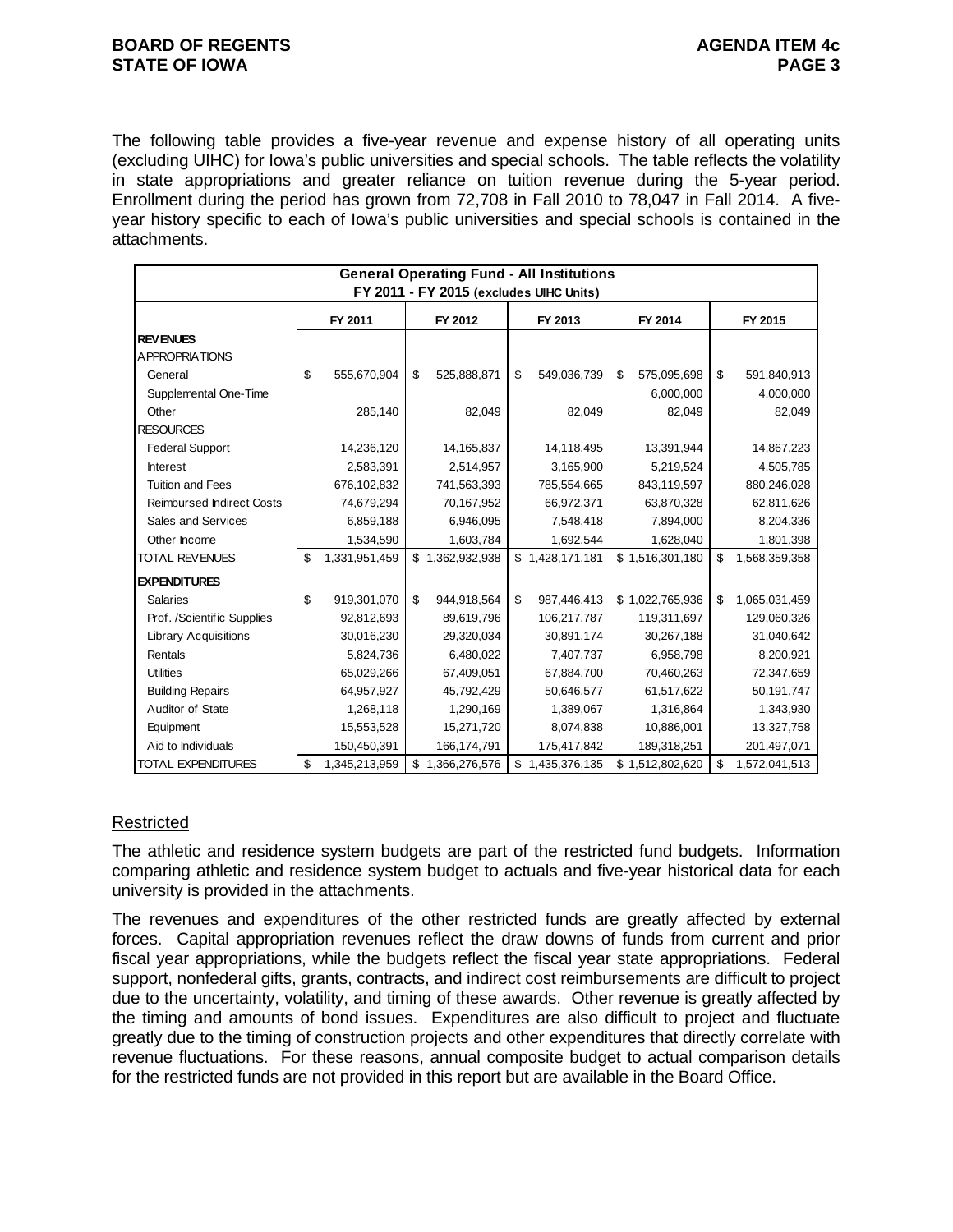## **BOARD OF REGENTS AGENUS AGENDA ITEM 4c STATE OF IOWA ATTACHMENT A**

# **University of Iowa**

The budget-to-actual comparison below contains the general university and special purpose appropriated units except for the four hospital units, which are reported in a subsequent table.

|                                  | University of Iowa - General Operating Fund |                       |    |               |    |               |             |  |  |  |  |
|----------------------------------|---------------------------------------------|-----------------------|----|---------------|----|---------------|-------------|--|--|--|--|
| FY 2015 (excludes UIHC units)    |                                             |                       |    |               |    |               |             |  |  |  |  |
|                                  |                                             | <b>Board Approved</b> |    |               |    | Variance      | Actual as % |  |  |  |  |
|                                  |                                             | <b>Budget</b>         |    | <b>Actual</b> |    | Over/(Under)  | of Budget   |  |  |  |  |
| <b>REVENUES</b>                  |                                             |                       |    |               |    |               |             |  |  |  |  |
| A PPROPRIATIONS                  |                                             |                       |    |               |    |               |             |  |  |  |  |
| General                          | \$                                          | 245,269,635           | \$ | 245,269,635   | \$ |               | 100.0%      |  |  |  |  |
| <b>RESOURCES</b>                 |                                             |                       |    |               |    |               |             |  |  |  |  |
| <b>Interest</b>                  |                                             | 1,880,495             |    | 1,608,284     |    | (272, 211)    | 85.5%       |  |  |  |  |
| <b>Tuition and Fees</b>          |                                             | 425,231,000           |    | 424,042,248   |    | (1, 188, 752) | 99.7%       |  |  |  |  |
| <b>Reimbursed Indirect Costs</b> |                                             | 42,589,361            |    | 42,626,852    |    | 37,491        | 100.1%      |  |  |  |  |
| Sales and Services               |                                             | 2,714,944             |    | 2,589,862     |    | (125,082)     | 95.4%       |  |  |  |  |
| Other Income                     |                                             | 125,000               |    | 46,366        |    | (78, 634)     | 37.1%       |  |  |  |  |
| <b>TOTAL REVENUES</b>            | \$                                          | 717,810,435           | \$ | 716,183,247   | \$ | (1,627,188)   | 99.8%       |  |  |  |  |
|                                  |                                             |                       |    |               |    |               |             |  |  |  |  |
| <b>EXPENDITURES</b>              |                                             |                       |    |               |    |               |             |  |  |  |  |
| <b>Salaries</b>                  | \$                                          | 486,151,700           | \$ | 483,231,708   | \$ | (2,919,992)   | 99.4%       |  |  |  |  |
| Prof. /Scientific Supplies       |                                             | 54,640,472            |    | 48,522,123    |    | (6, 118, 349) | 88.8%       |  |  |  |  |
| <b>Library Acquisitions</b>      |                                             | 18,415,920            |    | 18,280,871    |    | (135, 049)    | 99.3%       |  |  |  |  |
| Rentals                          |                                             | 5,066,135             |    | 5,598,230     |    | 532,095       | 110.5%      |  |  |  |  |
| <b>Utilities</b>                 |                                             | 35,407,750            |    | 34,273,079    |    | (1, 134, 671) | 96.8%       |  |  |  |  |
| <b>Building Repairs</b>          |                                             | 22,496,000            |    | 27,095,796    |    | 4,599,796     | 120.4%      |  |  |  |  |
| Auditor of State                 |                                             | 630,000               |    | 634,215       |    | 4,215         | 100.7%      |  |  |  |  |
| Equipment                        |                                             | 2,564,442             |    | 2,724,132     |    | 159,690       | 106.2%      |  |  |  |  |
| Aid to Individuals               |                                             | 92,438,016            |    | 95,823,093    |    | 3,385,077     | 103.7%      |  |  |  |  |
| <b>TOTAL EXPENDITURES</b>        | \$                                          | 717,810,435           | \$ | 716,183,247   | \$ | (1,627,188)   | 99.8%       |  |  |  |  |

Actual revenues of \$716.2 million were 0.2% less than the FY 2015 budget. Tuition revenues totaled \$424.0 million and were comparable to the budget. Resident tuition revenue comprised 36.4% of gross tuition with the remaining 63.6% coming from nonresident students. Interest income was also less than the budget due to smaller fund balances that resulted from the timing of expenditures.

Salaries comprised 67.5% of all general operating fund expenditures and were slightly (0.6%) under budget. Professional and Scientific Supplies/Services were under budget with many budget units reallocating these resources to other non-recurring expenses such as building repairs and equipment. Student financial aid exceeded the budget largely from participation in the Summer Hawk Tuition Grant program which offsets the tuition costs of a summer session for Iowa resident students.

The University reallocated \$13.4 million from collegiate and vice presidential units and reinvested those funds primarily to support student success initiatives including new faculty hires in high-demand areas, reducing time to degree, living-learning community expansion, research opportunities, classroom improvements, career advisement and placement, and graduate programs.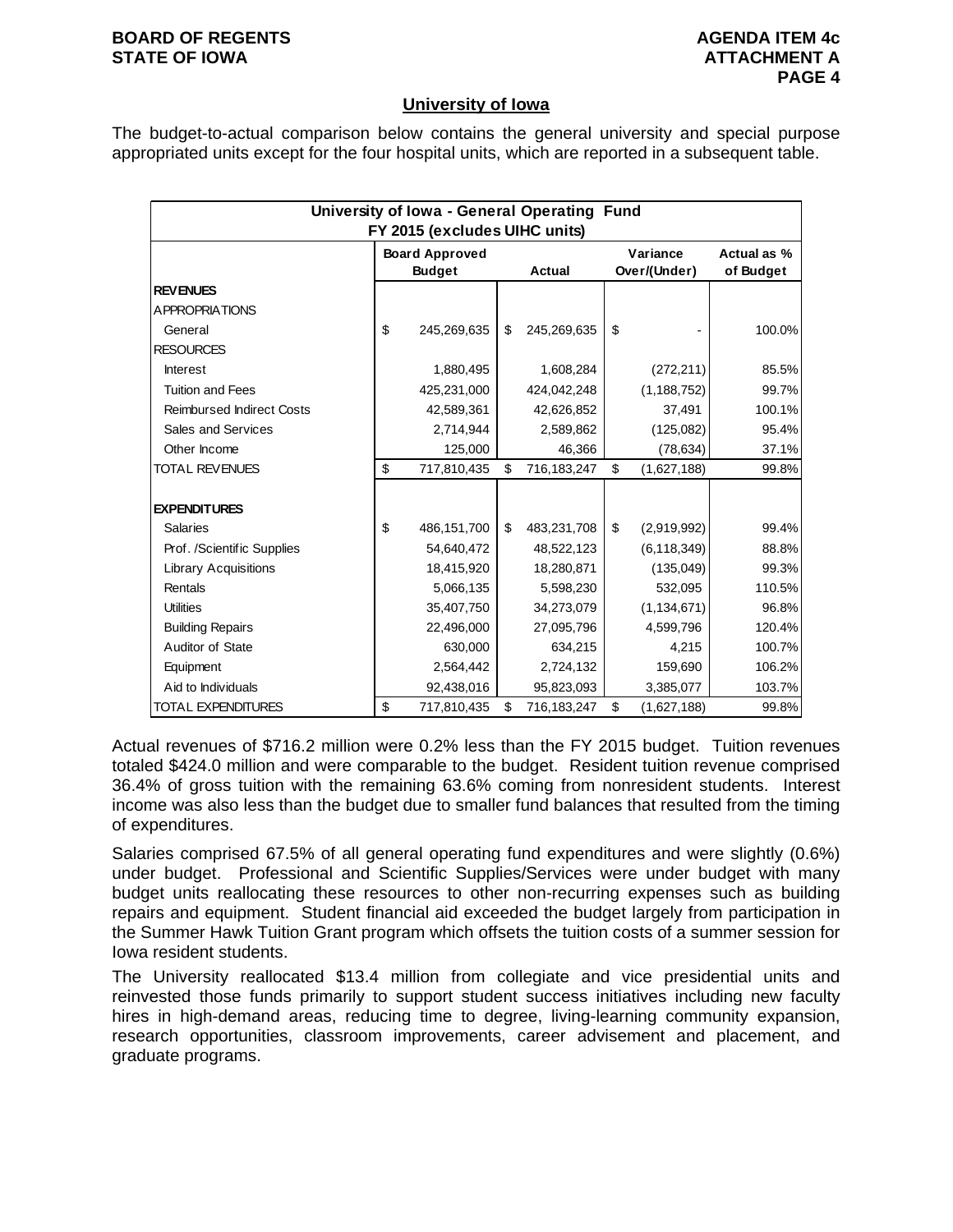# **BOARD OF REGENTS BOARD OF REGENTS** STATE OF IOWA **ATTACHMENT A**

The following provides a consolidated five-year history of actual revenues and expenditures from the general university and special purpose units (not including the four hospital units). Enrollment during the period has grown from 30,825 in Fall 2010 to 31,387 in Fall 2014. Total revenue growth during the five-year period is primarily from the increase in tuition revenue from higher nonresident enrollments.

|                                  |                                          | University of Iowa - General Operating Fund |    |             |    |             |    |             |    |             |
|----------------------------------|------------------------------------------|---------------------------------------------|----|-------------|----|-------------|----|-------------|----|-------------|
| FY 2011 - FY 2015                |                                          |                                             |    |             |    |             |    |             |    |             |
|                                  | FY 2011<br>FY 2013<br>FY 2014<br>FY 2012 |                                             |    |             |    |             |    |             |    | FY 2015     |
| <b>University Approp. Units</b>  |                                          |                                             |    |             |    |             |    |             |    |             |
| <b>REVENUES</b>                  |                                          |                                             |    |             |    |             |    |             |    |             |
| <b>General Appropriations</b>    | \$                                       | 231,586,438                                 | \$ | 219,619,463 | \$ | 227,944,592 | \$ | 236,387,981 | \$ | 245,269,635 |
| <b>RESOURCES</b>                 |                                          |                                             |    |             |    |             |    |             |    |             |
| <b>Interest</b>                  |                                          | 1,722,877                                   |    | 1,636,760   |    | 1,875,974   |    | 1,612,916   |    | 1,608,284   |
| <b>Tuition and Fees</b>          |                                          | 335,272,910                                 |    | 366,397,221 |    | 385,329,989 |    | 412,857,079 |    | 424,042,248 |
| <b>Reimbursed Indirect Costs</b> |                                          | 51,844,960                                  |    | 47,973,649  |    | 46,199,711  |    | 43,458,832  |    | 42,626,852  |
| Sales and Services               |                                          | 2,336,210                                   |    | 2,514,087   |    | 2,602,517   |    | 2,633,426   |    | 2,589,862   |
| Other Income                     |                                          | 124,502                                     |    | 120,162     |    | 40,655      |    | 35,062      |    | 46,366      |
| <b>TOTAL REVENUES</b>            | \$                                       | 622,887,897                                 | \$ | 638,261,342 | \$ | 663,993,438 | \$ | 696,985,296 | \$ | 716,183,247 |
| <b>EXPENDITURES</b>              |                                          |                                             |    |             |    |             |    |             |    |             |
| <b>Salaries</b>                  | \$                                       | 423,332,774                                 | \$ | 439,903,989 | \$ | 456,174,609 | \$ | 470,785,884 | \$ | 483,231,708 |
| Prof. /Scientific Supplies       |                                          | 37,101,537                                  |    | 40,215,585  |    | 41,079,316  |    | 48,615,433  |    | 48,522,123  |
| <b>Library Acquisitions</b>      |                                          | 15,755,140                                  |    | 15,866,309  |    | 16,975,173  |    | 17,016,596  |    | 18,280,871  |
| Rentals                          |                                          | 3,360,269                                   |    | 4,212,760   |    | 5,109,704   |    | 4,796,511   |    | 5,598,230   |
| <b>Utilities</b>                 |                                          | 33,427,427                                  |    | 35,432,308  |    | 35,860,503  |    | 36,572,471  |    | 34,273,079  |
| <b>Building Repairs</b>          |                                          | 25,463,722                                  |    | 15,400,048  |    | 28,617,655  |    | 27,668,647  |    | 27,095,796  |
| Auditor of State                 |                                          | 549,820                                     |    | 565,595     |    | 596,945     |    | 593,315     |    | 634,215     |
| Equipment                        |                                          | 10,298,430                                  |    | 8,737,521   |    | 2,025,762   |    | 2,698,264   |    | 2,724,132   |
| Aid to Individuals               |                                          | 72,163,373                                  |    | 80,182,770  |    | 84,119,291  |    | 89,917,112  |    | 95,823,093  |
| <b>TOTAL EXPENDITURES</b>        | \$                                       | 621,452,492                                 | \$ | 640,516,885 | \$ | 670,558,958 | \$ | 698,664,233 | \$ | 716,183,247 |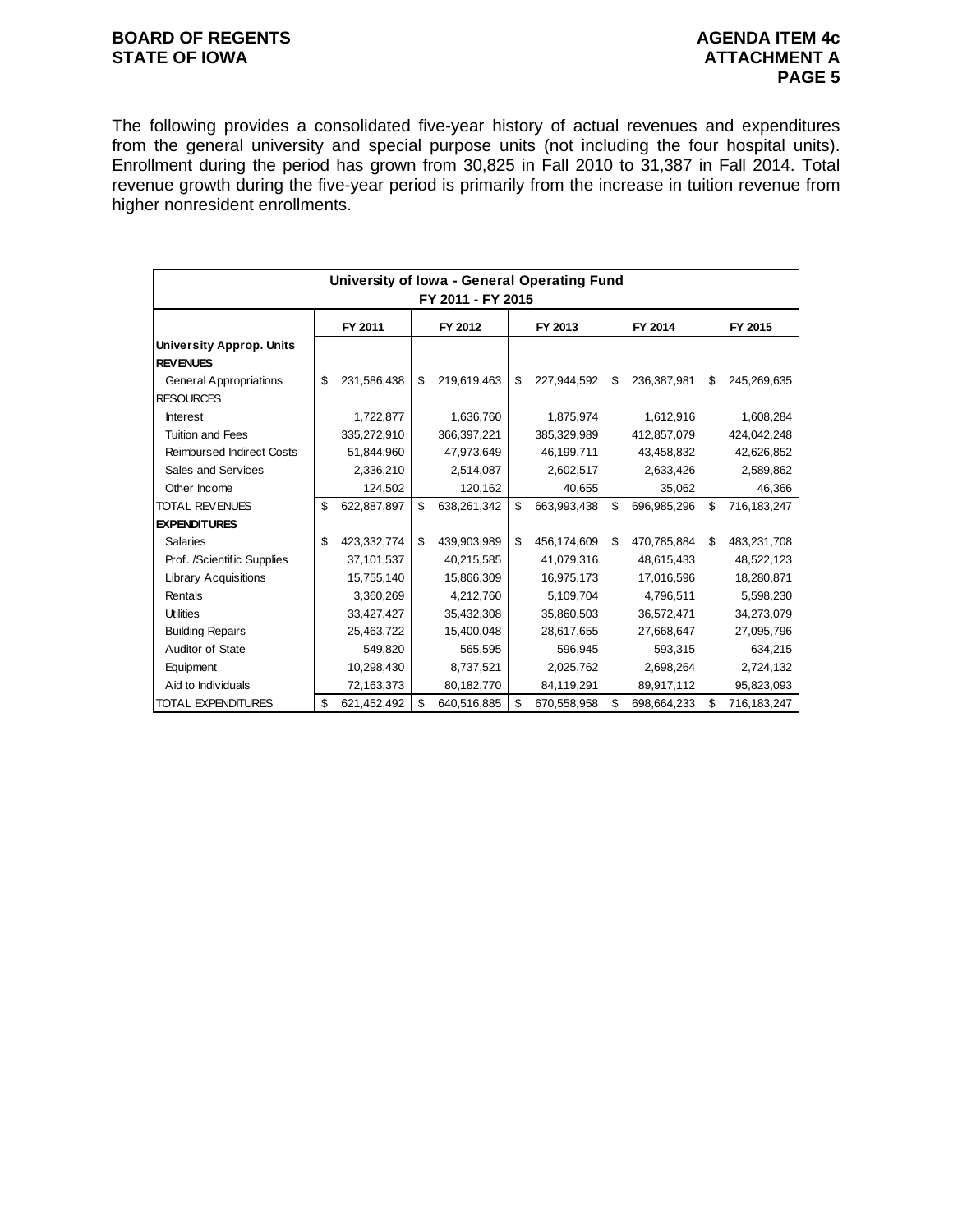# **BOARD OF REGENTS AGENUS AGENDA ITEM 4c STATE OF IOWA ATTACHMENT A**

The table below contains the FY 2015 budget-to-actual consolidated comparison for UIHC, Psychiatric Hospital, Specialized Child Health Services, and the Center for Disabilities and Development. Actual revenues and expenditures for the Health Care Units were slightly over the budget.

|                                  |                                        |                   | University of Iowa - Health Care Units<br>FY 2015 |                          |                          |  |  |  |  |  |  |  |  |
|----------------------------------|----------------------------------------|-------------------|---------------------------------------------------|--------------------------|--------------------------|--|--|--|--|--|--|--|--|
|                                  | <b>Board Approved</b><br><b>Budget</b> | Actual            |                                                   | Variance<br>Over/(Under) | Actual as %<br>of Budget |  |  |  |  |  |  |  |  |
| <b>REVENUES</b>                  |                                        |                   |                                                   |                          |                          |  |  |  |  |  |  |  |  |
| Appropriations                   | \$<br>659,456                          | \$<br>659,456     | \$                                                |                          | 100.0%                   |  |  |  |  |  |  |  |  |
| <b>Interest</b>                  | 16,894,499                             | 23,712,889        |                                                   | 6,818,390                | 140.4%                   |  |  |  |  |  |  |  |  |
| <b>Reimbursed Indirect Costs</b> | 5,799,168                              | 5,392,619         |                                                   | (406, 549)               | 93.0%                    |  |  |  |  |  |  |  |  |
| Sales and Services               | 1,114,486,725                          | 1,131,258,601     |                                                   | 16,771,876               | 101.5%                   |  |  |  |  |  |  |  |  |
| Other Income                     | 5,441,820                              | 3,790,617         |                                                   | (1,651,203)              | 69.7%                    |  |  |  |  |  |  |  |  |
| TOTAL REVENUES                   | \$<br>1,143,281,668                    | \$1,164,814,182   | \$                                                | 21,532,514               | 101.9%                   |  |  |  |  |  |  |  |  |
| <b>EXPENDITURES</b>              |                                        |                   |                                                   |                          |                          |  |  |  |  |  |  |  |  |
| <b>Salaries</b>                  | \$<br>713,989,453                      | 705,868,300<br>\$ | \$                                                | (8, 121, 153)            | 98.9%                    |  |  |  |  |  |  |  |  |
| Prof. /Scientific Supplies       | 390,660,107                            | 413,477,089       |                                                   | 22,816,982               | 105.8%                   |  |  |  |  |  |  |  |  |
| Rentals                          | 6,410,601                              | 5,212,675         |                                                   | (1, 197, 926)            | 81.3%                    |  |  |  |  |  |  |  |  |
| <b>Utilities</b>                 | 30,425,914                             | 29,637,973        |                                                   | (787, 941)               | 97.4%                    |  |  |  |  |  |  |  |  |
| <b>Building Repairs</b>          | 1,795,593                              | 2,370,676         |                                                   | 575,083                  | 132.0%                   |  |  |  |  |  |  |  |  |
| Aid to Individuals               |                                        | 1,036,588         |                                                   | 1,036,588                |                          |  |  |  |  |  |  |  |  |
| TOTAL EXPENDITURES               | \$<br>1,143,281,668                    | \$1,157,603,301   | \$                                                | 14,321,633               | 101.3%                   |  |  |  |  |  |  |  |  |

Revenue Variances

- Continuation of a favorable payor mix due to the shift in patients from Iowa Care and Medicaid to commercial insurance payers is a major contributor to sales and services revenue exceeding the budget. The UIHC experienced strong volumes primarily during the final half of the year. Volumes exceeded budget levels for acute patient days (3.9% above), inpatient surgical procedures (1.6% above) and emergency department visits (4.2% above).
- Interest income is higher than the budget due to the timing of the cash impact from realized gains on the sale of investments and was partially offset from a decline in other income from fewer payments received from the Electronic Health Record.

Expense Variances

- A concerted effort to monitor and manage labor costs was utilized to minimize the need for additional staffing, while providing safe and high quality patient care services. All new position requests and requests to fill vacant positions were reviewed by a multi-disciplinary Hiring Board.
- The specialty pharmacy drug program was expanded in FY 2015 resulting in professional and scientific supplies/services exceeding the budget. This program captures high cost, low volume specialty drugs for treatment of conditions such as rheumatology, oncology and digestive diseases. These drug costs along with patient care medical supplies such as implants for cardiac, orthopedic and neurosurgical procedures, surgical instruments, and other patient care supplies contributed to the variance.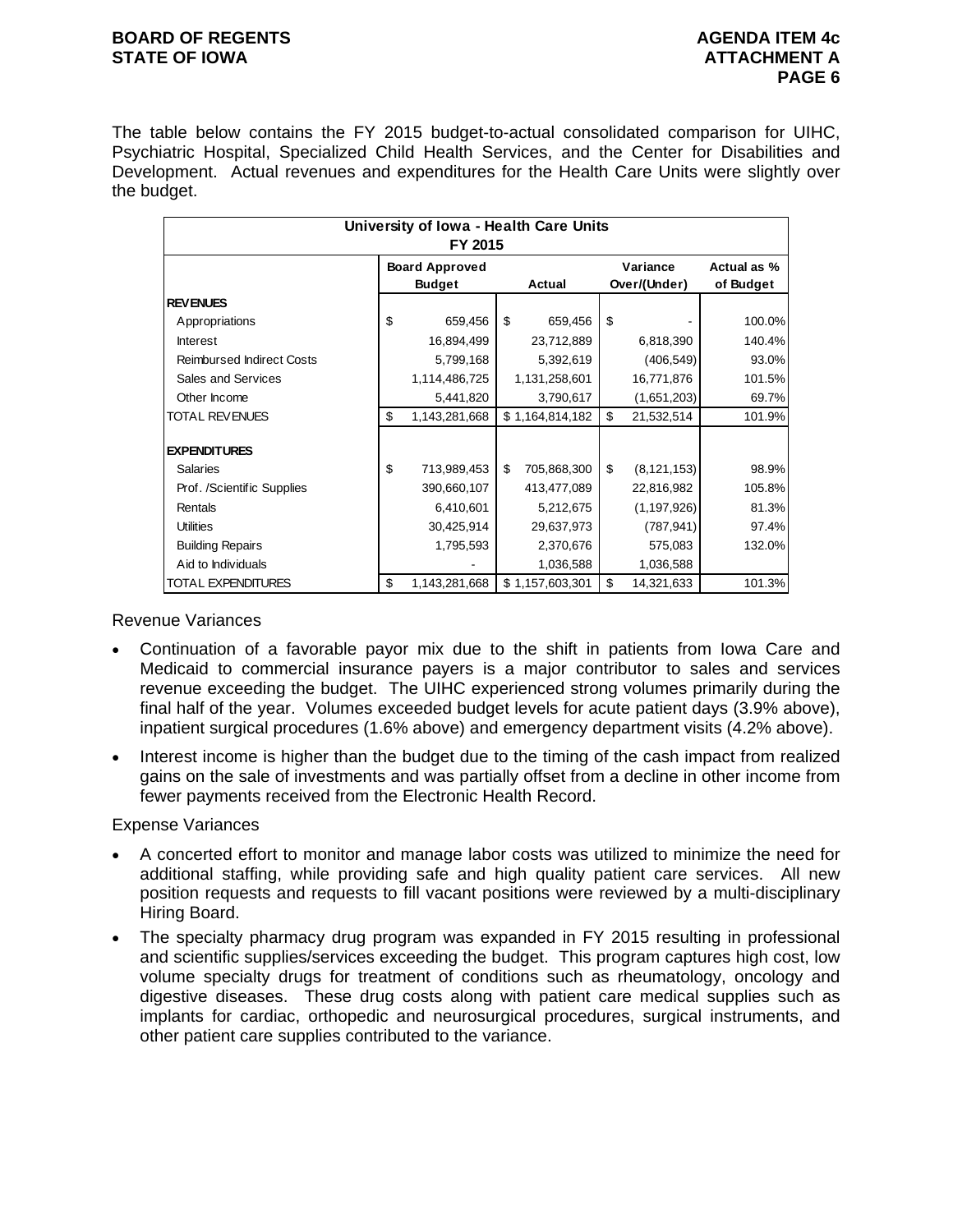# **BOARD OF REGENTS BOARD OF REGENTS** STATE OF IOWA **ATTACHMENT A**

The following provides a consolidated five-year history of actual revenues and expenditures from the four hospital units. Beginning in FY 2013, the University reviewed health care unit revenue and expense reporting which resulted in the segregation of interest income and some expense lines.

|                                  |    |             |    | University of Iowa - Health Care Units |                |                 |    |                 |    |                 |  |
|----------------------------------|----|-------------|----|----------------------------------------|----------------|-----------------|----|-----------------|----|-----------------|--|
| FY 2011 - FY 2015                |    |             |    |                                        |                |                 |    |                 |    |                 |  |
|                                  |    | FY 2011     |    | FY 2012                                |                | FY 2013         |    | FY 2014         |    | FY 2015         |  |
| <b>REVENUES</b>                  |    |             |    |                                        |                |                 |    |                 |    |                 |  |
| Appropriations                   | \$ | 79,159,331  | \$ | 70,993,368                             | $\mathfrak{s}$ | 82,323,249      | \$ | 37,379,853      | \$ | 659,456         |  |
| <b>Federal Support</b>           |    | 1,774,990   |    | 3,148,841                              |                |                 |    |                 |    |                 |  |
| Interest                         |    |             |    |                                        |                | 17,176,886      |    | 18,227,613      |    | 23,712,889      |  |
| <b>Reimbursed Indirect Costs</b> |    | 5,453,806   |    | 5,077,189                              |                | 5,430,143       |    | 5,664,929       |    | 5,392,619       |  |
| Sales and Services               |    | 813,404,161 |    | 891,360,602                            |                | 916,390,538     |    | 1,073,545,144   |    | 1,131,258,601   |  |
| Other Income                     |    | 2,019,494   |    | 11,883,189                             |                | 7,313,616       |    | 5,432,332       |    | 3,790,617       |  |
| TOTAL REVENUES                   | \$ | 901,811,782 | \$ | 982,463,189                            |                | \$1,028,634,432 |    | \$1,140,249,871 |    | \$1,164,814,182 |  |
| <b>EXPENDITURES</b>              |    |             |    |                                        |                |                 |    |                 |    |                 |  |
| <b>Salaries</b>                  | \$ | 572,396,446 | \$ | 627,352,532                            | \$             | 660,304,318     | \$ | 677,027,464     | \$ | 705,868,300     |  |
| Prof. /Scientific Supplies       |    | 297,593,749 |    | 322,135,680                            |                | 331,305,307     |    | 424,186,600     |    | 413,477,089     |  |
| Rentals                          |    | 6,352,795   |    | 4,260,948                              |                | 5,141,650       |    | 4,551,992       |    | 5,212,675       |  |
| <b>Utilities</b>                 |    | 25,805,003  |    | 28,512,198                             |                | 29,624,767      |    | 29,674,285      |    | 29,637,973      |  |
| <b>Building Repairs</b>          |    |             |    |                                        |                | 1,721,080       |    | 2,472,266       |    | 2,370,676       |  |
| Auditor of State                 |    |             |    |                                        |                | 73,620          |    |                 |    |                 |  |
| Equipment                        |    | 24,480      |    |                                        |                |                 |    |                 |    |                 |  |
| Aid to Individuals               |    |             |    |                                        |                | 464,377         |    | 1,064,121       |    | 1,036,588       |  |
| TOTAL EXPENDITURES               | \$ | 902,172,473 | \$ | 982,261,358                            |                | \$1,028,635,119 |    | \$1,138,976,728 |    | \$1,157,603,301 |  |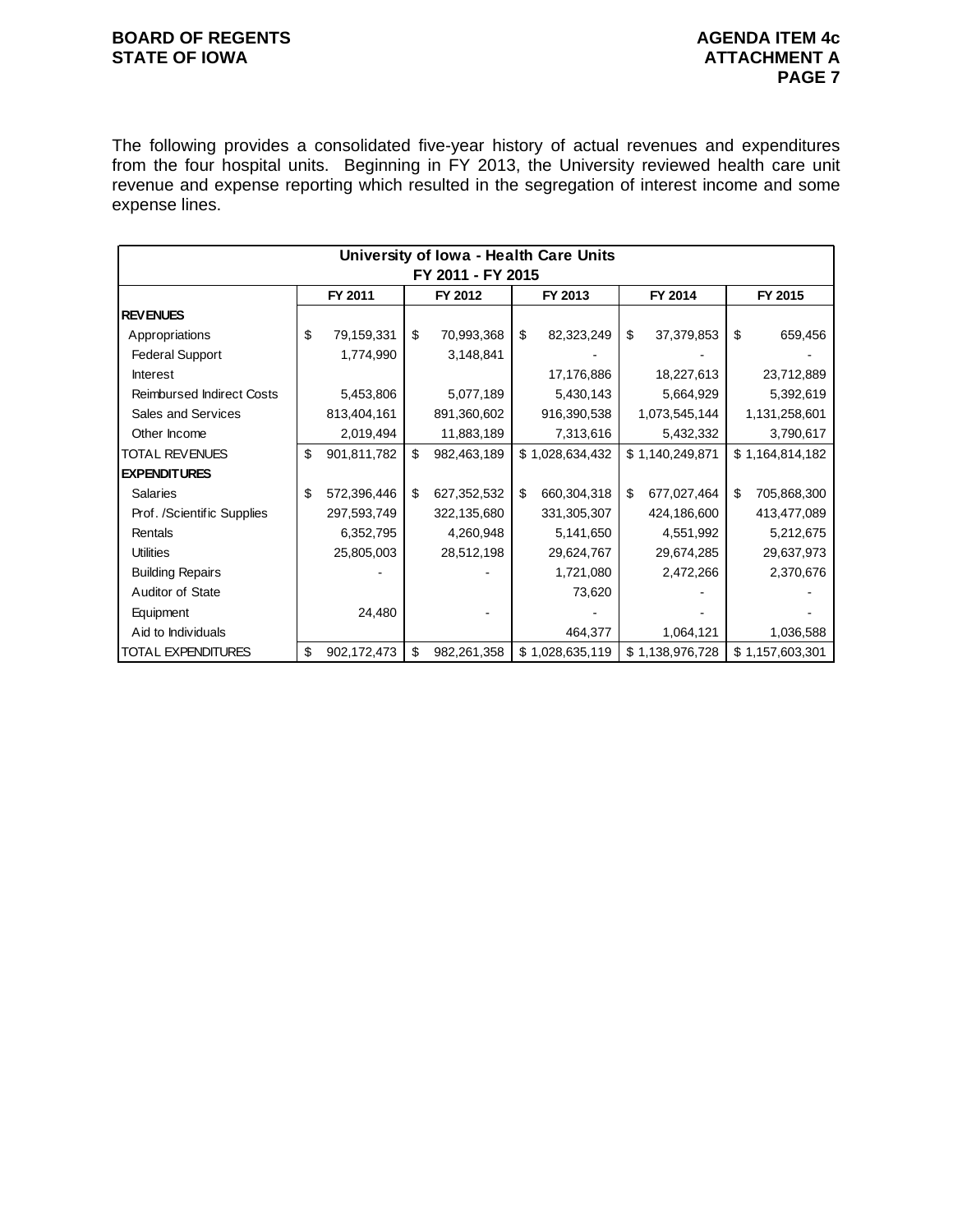# **BOARD OF REGENTS AGENDA ITEM 4c**<br> **BOARD OF IOWA**<br> **BOARD OF IOWA**

#### **UNIVERSITY OF IOWA ATHLETICS**

|                                            | FY 2015 Budget   | FY 2015 Actuals |            | Variance |            |
|--------------------------------------------|------------------|-----------------|------------|----------|------------|
| <b>INCOME:</b>                             |                  |                 |            |          |            |
| <b>Men's Sports</b>                        |                  |                 |            |          |            |
| Football                                   | \$<br>22,136,467 | \$              | 22,309,296 | \$       | 172,829    |
| <b>Basketball</b>                          | 3,887,264        |                 | 3,798,480  |          | (88, 784)  |
| Wrestling                                  | 500,000          |                 | 534,716    |          | 34,716     |
| All Other                                  | 12,000           |                 | 53,441     |          | 41,441     |
| <b>Total Men's Sports</b>                  | \$<br>26,535,731 | \$              | 26,695,933 | \$       | 160,202    |
| <b>Women's Sports</b>                      |                  |                 |            |          |            |
| <b>Basketball</b>                          | \$<br>210,000    | \$              | 301,466    | \$       | 91,466     |
| Volleyball                                 | 13,000           |                 | 22,847     |          | 9,847      |
| All Other                                  | 13,000           |                 | 17,486     |          | 4,486      |
| <b>Total Women's Sports</b>                | \$<br>236,000    | \$              | 341,799    | \$       | 105,799    |
| <b>Other Income</b>                        |                  |                 |            |          |            |
| <b>Facility Debt Service/Student Fees</b>  | \$<br>650,000    | \$              | 650,000    | \$       |            |
| Learfield Multi Media Contract Income      | 6,007,000        |                 | 6,229,033  |          | 222,033    |
| <b>Athletic Conference</b>                 | 30,742,000       |                 | 31,287,367 |          | 545,367    |
| <b>Interest</b>                            | 500,000          |                 | 717,750    |          | 217,750    |
| <b>Foundation Support</b>                  | 10,706,100       |                 | 11,145,761 |          | 439,661    |
| <b>Foundation Premium Seat Revenue</b>     | 8,206,905        |                 | 8,724,242  |          | 517,337    |
| Novelties--Bookstore                       | 3,200,000        |                 | 3,116,145  |          | (83, 855)  |
| General Income                             | 2,868,710        |                 | 3,331,807  |          | 463,097    |
| <b>Total Other Income</b>                  | \$<br>62,880,715 | \$              | 65,202,105 | \$       | 2,321,390  |
| <b>TOTAL INCOME</b>                        | \$<br>89,652,446 | \$              | 92,239,837 | \$       | 2,587,391  |
| <b>EXPENSES:</b>                           |                  |                 |            |          |            |
| <b>Men's Sports</b>                        |                  |                 |            |          |            |
| Football                                   | \$<br>19,750,855 | \$              | 21,006,064 | \$       | 1,255,209  |
| <b>Basketball</b>                          | 5,699,088        |                 | 5,869,019  |          | 169,931    |
| Wrestling                                  | 1,385,309        |                 | 1,486,616  |          | 101,307    |
| <b>Other Sports</b>                        | 4,901,536        |                 | 4,963,846  |          | 62,310     |
| <b>Total Men's Sports</b>                  | \$<br>31,736,788 | \$              | 33,325,545 | \$       | 1,588,757  |
| <b>Women's Sports</b>                      |                  |                 |            |          |            |
| <b>Basketball</b>                          | \$<br>3,876,643  | \$              | 3,880,584  | \$       | 3,941      |
| Volleyball                                 | 1,525,805        |                 | 1,439,218  |          | (86, 587)  |
| <b>Other Sports</b>                        | 9,245,240        |                 | 9,593,123  |          | 347,883    |
| <b>Total Women's Sports</b>                | \$<br>14,647,688 | \$              | 14,912,925 | \$       | 265,237    |
| <b>Other Expenses</b>                      |                  |                 |            |          |            |
| <b>Training Services</b>                   | \$<br>1,817,001  | \$              | 1,664,634  | \$       | (152, 367) |
| Sports Information                         | 663,088          |                 | 666,884    |          | 3,796      |
| Admin. & General Expenses                  | 11,927,241       |                 | 12,623,628 |          | 696,387    |
| <b>Facility Debt Service</b>               | 15,796,163       |                 | 15,796,163 |          |            |
| Transfer for New Facility Costs & Reserves | 1,000,000        |                 | 1,000,000  |          |            |
| Academic & Counseling                      | 1,999,164        |                 | 1,946,723  |          | (52, 441)  |
| <b>Buildings &amp; Grounds</b>             | 10,065,313       |                 | 10,303,335 |          | 238,022    |
| <b>Total Other Expenses</b>                | \$<br>43,267,970 | \$              | 44,001,367 | \$       | 733,397    |
| <b>TOTAL EXPENSE</b>                       | \$<br>89,652,446 | \$              | 92,239,837 | \$       | 2,587,391  |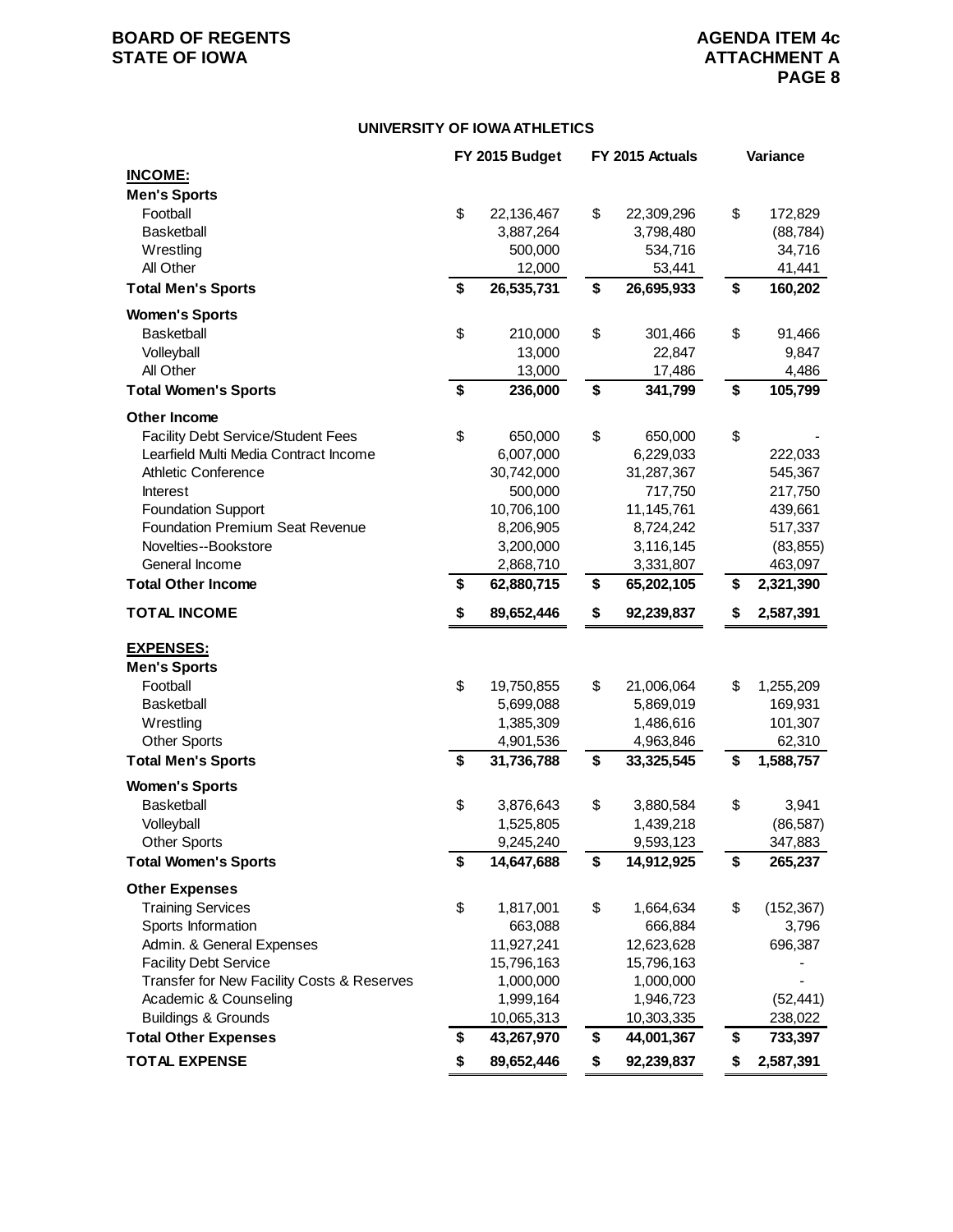The following describes the budget-to-actual revenue and expense variances for SUI Athletics as shown on the previous page.

# Revenue Variances

- Athletic Conference revenues were higher than the budget due to additional football bowl game and television distributions, and supplemental NCAA distributions.
- Foundation support exceeded the budget due to pledges being paid ahead of schedule and additional Kinnick Stadium suite income collections.
- General income exceeded the budget from higher than projected concession sales.

# Expense Variances

- Football expenses were higher than budgeted due to greater team meal and general expenses including video editing equipment and recruitment costs.
- Administrative expenses were above budget because of higher postseason travel costs, and supplemental postseason compensation.

The following provides a 5-year history of actual revenues and expenditures for SUI Athletics. Athletics is fully self-supporting and receives no general university support.

|                            |    |            |    | <b>University of Iowa Athletics</b> |    |            |    |            |              |  |  |
|----------------------------|----|------------|----|-------------------------------------|----|------------|----|------------|--------------|--|--|
| FY 2011-FY 2015            |    |            |    |                                     |    |            |    |            |              |  |  |
|                            |    | FY 2011    |    | FY 2012                             |    | FY 2013    |    | FY 2014    | FY 2015      |  |  |
| Revenues                   |    |            |    |                                     |    |            |    |            |              |  |  |
| Sports Income              | \$ | 23,696,710 | \$ | 25,064,659                          | \$ | 27,527,779 | \$ | 26,468,416 | \$27,037,732 |  |  |
| Alumni / Foundation /      |    |            |    |                                     |    |            |    |            |              |  |  |
| Corp Support / Sponsorship |    | 13,868,807 |    | 15,078,846                          |    | 13,911,270 |    | 21,021,912 | 19,870,003   |  |  |
| Athletic Conference /      |    |            |    |                                     |    |            |    |            |              |  |  |
| <b>NCAA Support</b>        |    | 21,967,980 |    | 23,795,775                          |    | 24,792,990 |    | 26,446,785 | 31,287,367   |  |  |
| <b>Student Fees</b>        |    | 564,680    |    | 543,574                             |    | 678,842    |    | 683,917    | 650,000      |  |  |
| Other Income               |    | 11,481,810 |    | 12,322,266                          |    | 12,465,922 |    | 12,720,234 | 13,394,735   |  |  |
| Total Income               | \$ | 71,579,987 | \$ | 76,805,120                          | \$ | 79,376,803 | \$ | 87,341,264 | \$92,239,837 |  |  |
| Expenses                   |    |            |    |                                     |    |            |    |            |              |  |  |
| Men's Sports               | \$ | 25,776,573 | \$ | 27,011,895                          | \$ | 29,335,371 | \$ | 30,495,384 | \$33,325,545 |  |  |
| Women's Sports             |    | 11,487,092 |    | 12,304,626                          |    | 12,784,396 |    | 13,672,692 | 14,912,925   |  |  |
| Other Expenses             |    | 34,316,322 |    | 37,488,599                          |    | 37,257,036 |    | 43,173,188 | 44,001,367   |  |  |
| Total Expenses             | \$ | 71,579,987 | \$ | 76,805,120                          | \$ | 79,376,803 | \$ | 87,341,264 | \$92,239,837 |  |  |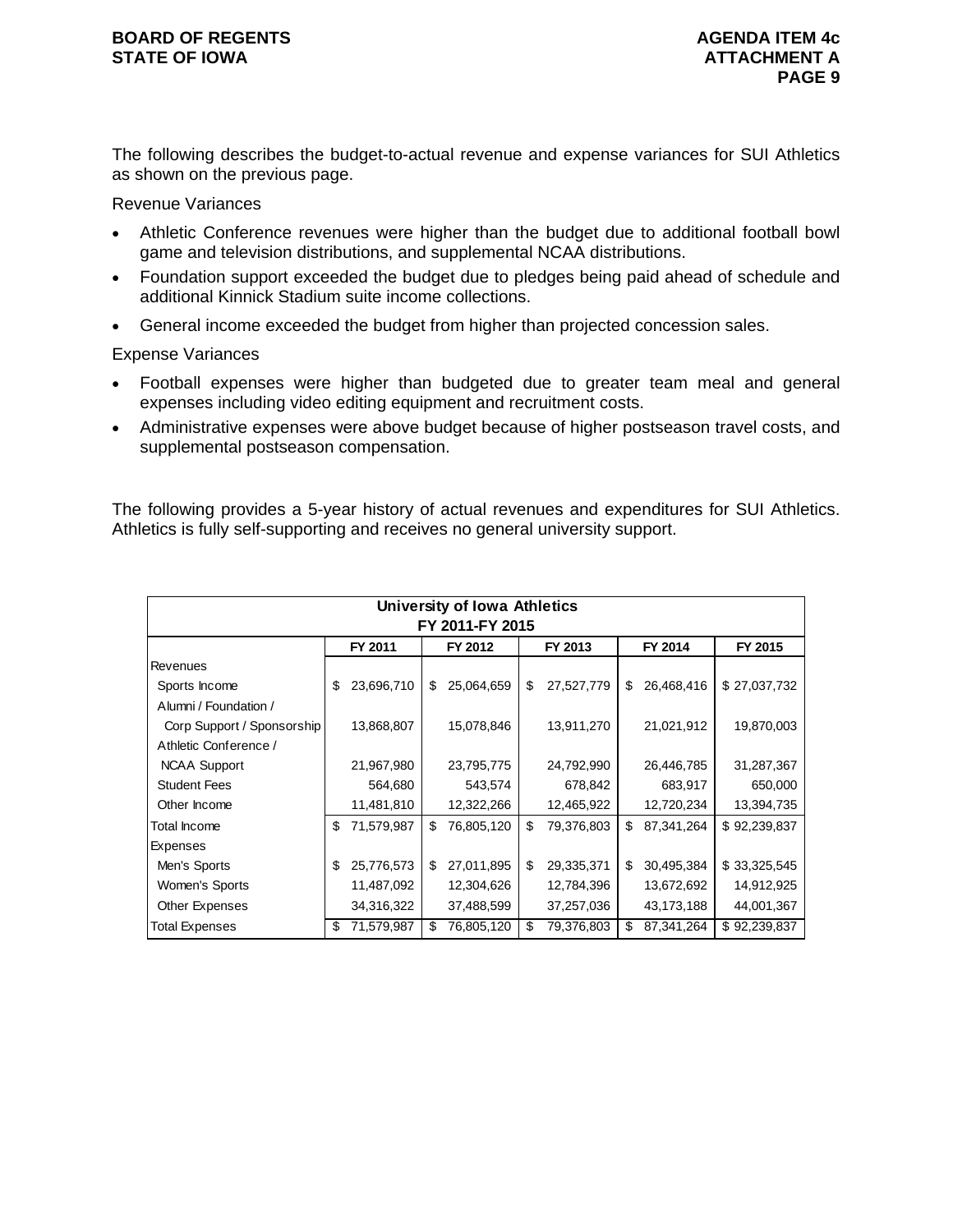# **BOARD OF REGENTS AGENUS AGENDA ITEM 4c STATE OF IOWA ATTACHMENT A**



|                                    | University of Iowa Residence System - FY 2015 |              |                          |         |  |  |  |  |  |  |  |  |
|------------------------------------|-----------------------------------------------|--------------|--------------------------|---------|--|--|--|--|--|--|--|--|
|                                    | <b>Budget</b>                                 | Actual       | Variance<br>Over/(Under) | Percent |  |  |  |  |  |  |  |  |
| Revenues                           | \$69,076,331                                  | \$70,237,196 | \$1,160,865              | 101.7%  |  |  |  |  |  |  |  |  |
| Expenditures                       | 51,714,593                                    | 51.744.125   | \$29.532                 | 100.1%  |  |  |  |  |  |  |  |  |
| Debt Service                       | 8,580,555                                     | 8,580,555    | \$0                      | 100.0%  |  |  |  |  |  |  |  |  |
| <b>Mandatory Transfers</b>         | 600,000                                       | 600.000      |                          | 100.0%  |  |  |  |  |  |  |  |  |
| Net Revenues                       | 8,181,183                                     | 9.312.516    | \$1.131.333              | 113.8%  |  |  |  |  |  |  |  |  |
| Net Revenues as % of Gross Revenue | 11.8%                                         | 13.3%        |                          |         |  |  |  |  |  |  |  |  |

Revenues from the SUI Residence System were \$1.16 million higher than the budget (1.7%) primarily from contracted meal plan sales. Room contract revenue was also slightly more than earlier projections from additional demand for rooms during the fall semester. Interest income and other revenues were comparable to the budget.

While total expenditures were very close to the budget (0.1% over), salary/benefit costs savings from vacancies and turnover experienced throughout the year and lower utility costs were offset by higher costs of food from the additional meal plans and an increase in building repair project expenses.

| University of Iowa - Residence System<br>FY 2011 - FY 2015        |                  |              |                  |                 |                  |  |  |  |  |  |  |
|-------------------------------------------------------------------|------------------|--------------|------------------|-----------------|------------------|--|--|--|--|--|--|
|                                                                   | FY 2011          | FY 2012      | FY 2013          | FY 2014         | FY 2015          |  |  |  |  |  |  |
| Revenues                                                          | 53,622,260<br>\$ | \$64,390,761 | \$65,973,805     | \$68,725,380    | \$70,237,196     |  |  |  |  |  |  |
| <b>Expenditures for Operations</b>                                | 37,808,037       | 48,295,519   | 50,624,106       | 52,044,867      | 51,744,125       |  |  |  |  |  |  |
| Debt Service and Mandatory Transfers                              | 5,388,061        | 5,303,627    | 5,969,285        | 7,540,926       | 9,180,555        |  |  |  |  |  |  |
| Net Revenues after Debt Service and<br><b>Mandatory Transfers</b> | \$<br>10,426,162 | \$10,791,615 | 9,380,414<br>\$. | 9,139,587<br>\$ | 9,312,516<br>\$. |  |  |  |  |  |  |
| Net Revenues as % of Gross Revenue                                | 19.4%            | 16.8%        | 14.2%            | 13.3%           | 13.3%            |  |  |  |  |  |  |

The residence system annual report is available in the Board Office and provides information on various aspects of the University of Iowa residence system for FY 2015. The report includes enrollment data, residence hall and apartment utilization, and financial information. The annual report also contains Fall 2015 enrollment and occupancy information. The table below reflects a 10.4% increase in occupancy when compared to last year from the addition of the new Petersen Hall and two additional properties leased to meet the housing demand.

| University of Iowa Residence System |                  |           |        |          |  |  |  |  |  |  |  |
|-------------------------------------|------------------|-----------|--------|----------|--|--|--|--|--|--|--|
|                                     | <b>Fall 2014</b> | Fall 2015 | Change | % Change |  |  |  |  |  |  |  |
| <b>Total University Enrollment</b>  | 31,387           | 32,150    | 763    | 2.4%     |  |  |  |  |  |  |  |
| Low er Division                     | 10,480           | 11.046    | 566    | 5.4%     |  |  |  |  |  |  |  |
| Low er Div as % of Total            | 33.4%            | 34.4%     |        |          |  |  |  |  |  |  |  |
| <b>Total Occupancy</b>              | 6,087            | 6.722     | 635    | 10.4%    |  |  |  |  |  |  |  |
| Occupancy as a                      |                  |           |        |          |  |  |  |  |  |  |  |
| % of Enrollment                     | 19.4%            | 20.9%     |        |          |  |  |  |  |  |  |  |

The principal outstanding on dormitory revenue bonds for SUI as of June 30, 2015, was \$81.0 million (excludes July 1 principal payment). The Voluntary Reserve Fund balance totaled \$11.2 million at fiscal year-end.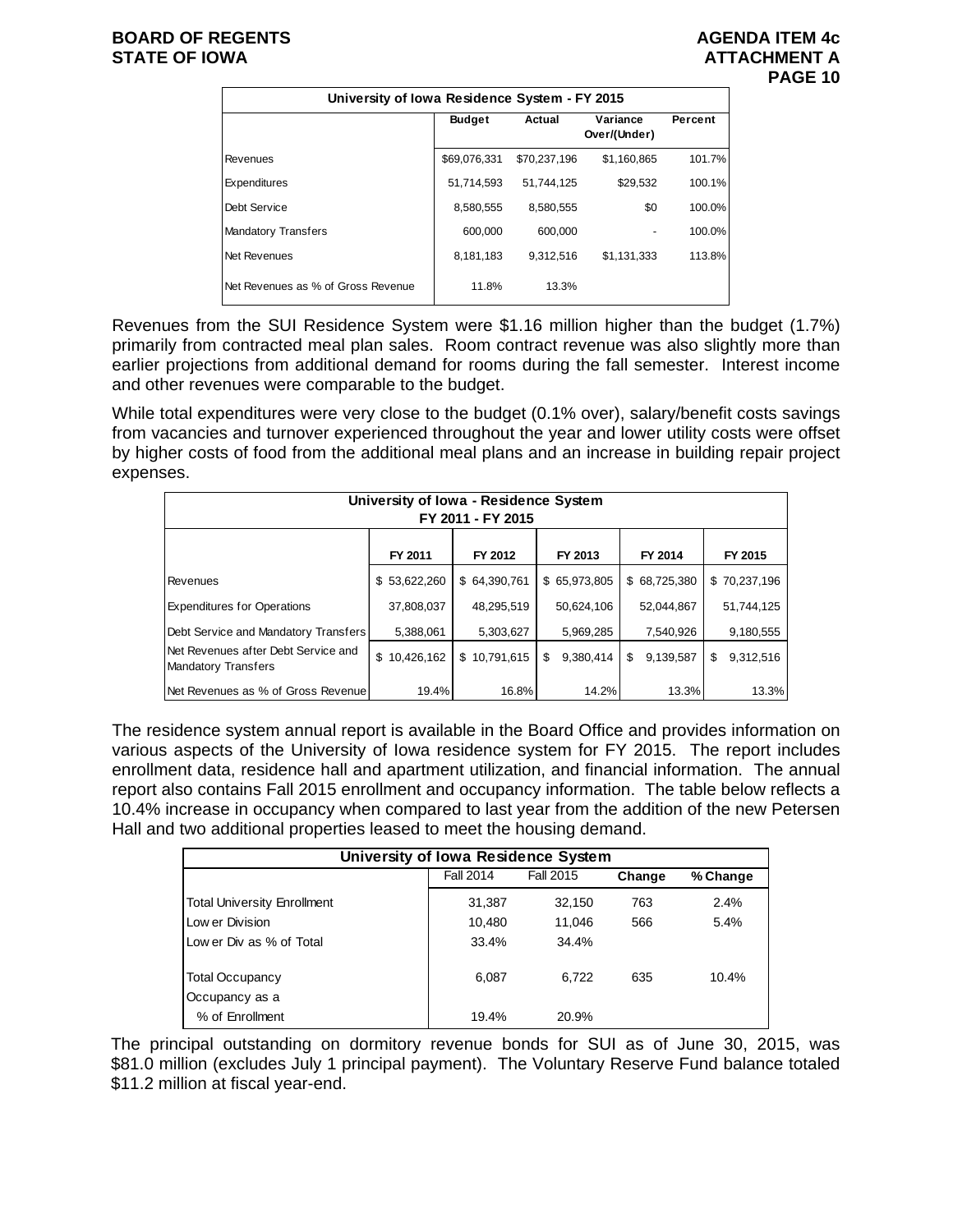#### **BOARD OF REGENTS AGENUS AGENDA ITEM 4c STATE OF IOWA** AND **ATTACHMENT B**

# **Iowa State University**

The budget-to-actual comparison below contains revenue and expenditure data for the general university and all special purpose appropriated units.

| Iowa State University - General Operating Fund<br>FY 2015 |    |                                        |    |               |    |                          |                                 |  |  |  |  |
|-----------------------------------------------------------|----|----------------------------------------|----|---------------|----|--------------------------|---------------------------------|--|--|--|--|
|                                                           |    | <b>Board Approved</b><br><b>Budget</b> |    | Actual        |    | Variance<br>Over/(Under) | Actual as % of<br><b>Budget</b> |  |  |  |  |
| <b>REVENUES</b>                                           |    |                                        |    |               |    |                          |                                 |  |  |  |  |
| <b>APPROPRIATIONS</b>                                     |    |                                        |    |               |    |                          |                                 |  |  |  |  |
| General                                                   | \$ | 237,519,969                            | \$ | 237,519,969   | \$ |                          | 100.0%                          |  |  |  |  |
| <b>RESOURCES</b>                                          |    |                                        |    |               |    |                          |                                 |  |  |  |  |
| <b>Federal Support</b>                                    |    | 14,405,000                             |    | 14,405,000    |    |                          | 100.0%                          |  |  |  |  |
| Interest                                                  |    | 2,750,000                              |    | 2,424,756     |    | (325, 244)               | 88.2%                           |  |  |  |  |
| <b>Tuition and Fees</b>                                   |    | 381,740,000                            |    | 380,468,844   |    | (1,271,156)              | 99.7%                           |  |  |  |  |
| <b>Reimbursed Indirect Costs</b>                          |    | 17,775,000                             |    | 18,772,533    |    | 997,533                  | 105.6%                          |  |  |  |  |
| Other Income                                              |    | 1,375,850                              |    | 1,717,948     |    | 342,098                  | 124.9%                          |  |  |  |  |
| <b>TOTAL REVENUES</b>                                     | \$ | 655,565,819                            |    | \$655,309,050 | \$ | (256, 769)               | 100.0%                          |  |  |  |  |
|                                                           |    |                                        |    |               |    |                          |                                 |  |  |  |  |
| <b>EXPENDITURES</b>                                       |    |                                        |    |               |    |                          |                                 |  |  |  |  |
| <b>Salaries</b>                                           | \$ | 433,953,300                            |    | \$432,347,799 | \$ | (1,605,501)              | 99.6%                           |  |  |  |  |
| Prof. /Scientific Supplies                                |    | 66,926,619                             |    | 61,262,612    |    | (5,664,007)              | 91.5%                           |  |  |  |  |
| <b>Library Acquisitions</b>                               |    | 12,000,000                             |    | 10,761,666    |    | (1, 238, 334)            | 89.7%                           |  |  |  |  |
| Rentals                                                   |    | 1,472,000                              |    | 1,780,270     |    | 308,270                  | 120.9%                          |  |  |  |  |
| <b>Utilities</b>                                          |    | 28,021,700                             |    | 31,141,448    |    | 3,119,748                | 111.1%                          |  |  |  |  |
| <b>Building Repairs</b>                                   |    | 20,140,000                             |    | 20,011,945    |    | (128, 055)               | 99.4%                           |  |  |  |  |
| Auditor of State                                          |    | 572,200                                |    | 360,509       |    | (211, 691)               | 63.0%                           |  |  |  |  |
| Equipment                                                 |    | 5,600,000                              |    | 9,965,239     |    | 4,365,239                | 178.0%                          |  |  |  |  |
| Aid to Individuals                                        |    | 86,880,000                             |    | 91,518,900    |    | 4,638,900                | 105.3%                          |  |  |  |  |
| <b>TOTAL EXPENDITURES</b>                                 | \$ | 655,565,819                            | \$ | 659,150,388   | \$ | 3,584,569                | 100.5%                          |  |  |  |  |

Actual operating expenditures exceeded revenues in FY 2015 due to the expenditure of onetime funds appropriated and budgeted for FY 2014 but also available for expenditure during FY 2015. The 2013 General Assembly appropriated \$7.5 million in one-time funds for FY 2014 that was not subject to reversion until the end of FY 2015. Approximately \$4.1 million of this funding remained at FY 2014 year-end and was expended during FY 2015. Similarly, the Nutrient Research Center had \$1.0 million remaining from a FY 2014 appropriation that was also available for expenditure in FY 2015.

While enrollment slightly exceeded projections, tuition revenue was 0.3% less than the budget due to small variations from budget in the actual resident/non-resident mix of students. Resident tuition revenue comprised 37.3% of gross tuition and non-resident tuition was 62.7% of the total.

Actual General Operating Fund expenditures were within 1% of budget. Salary and wage costs comprised 66% of all general fund operating expenses and were slightly under budget due to lower than expected non-faculty salaries. The largest expenditure increase was in student aid due to the record enrollments. Utility costs exceeded the budget as usage increased from additional academic/research space. Two major purchases of specialized equipment not included in the budget contributed to higher equipment expenses. Professional/Scientific supplies and services were expected to increase due to higher enrollments but ended under budget at year-end which allowed for additional resources to be directed toward needed equipment and utility costs.

Reallocated resources during FY 2015 supported faculty hires in high-demand disciplines, research program enhancements, building repair, financial aid, and competitive compensation.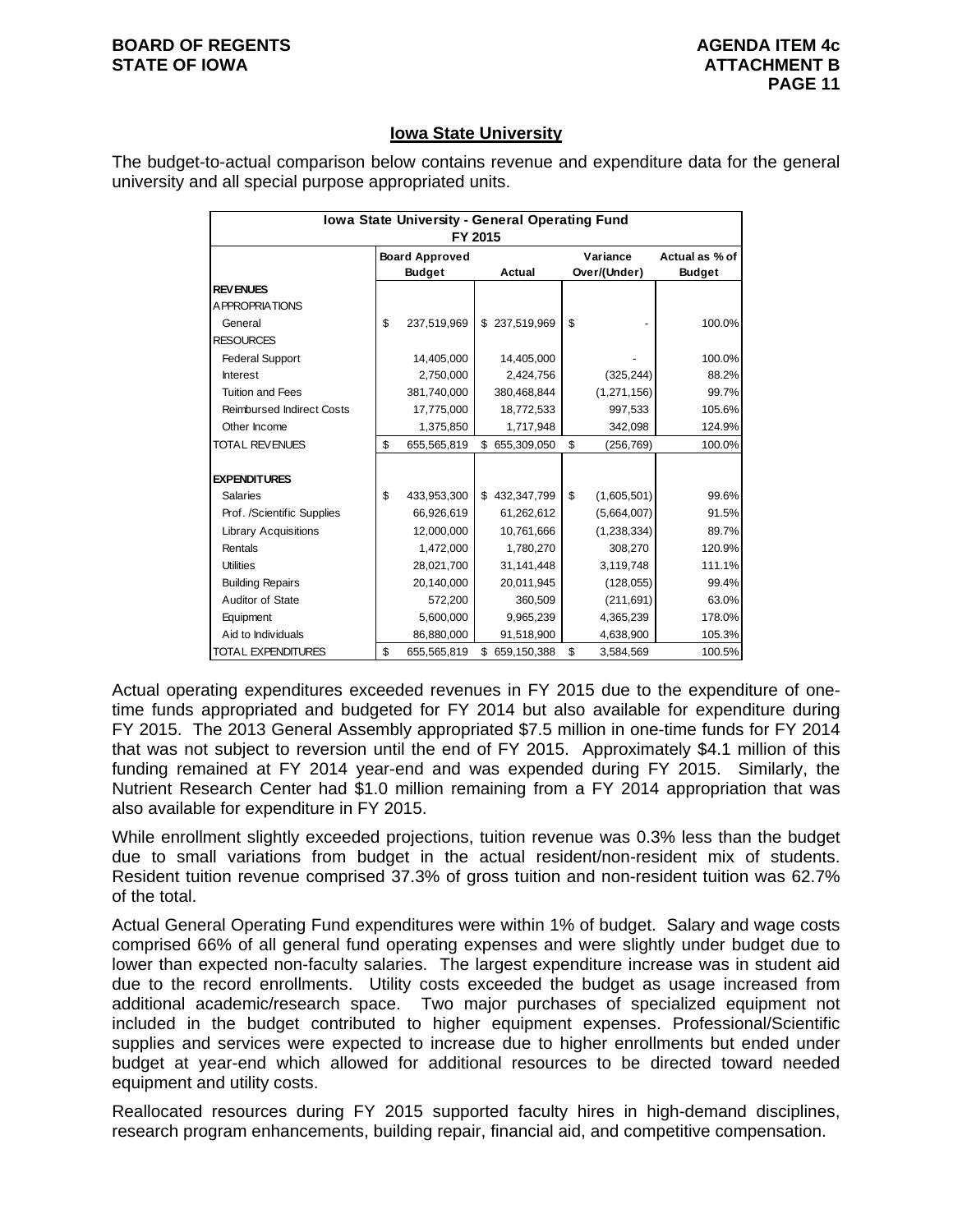# **BOARD OF REGENTS AGENUM AGENDA ITEM 4c** STATE OF IOWA **ATTACHMENT B**

The following provides a consolidated five-year history of actual revenues and expenditures from the general university and all special purpose operating units. The increase in total revenues is primarily due to increased tuition revenue from resident and nonresident enrollment growth during the five-year period. Enrollment during the period has grown significantly from 28,682 in Fall 2010 to 34,732 in Fall 2014.

| Iowa State University - General Operating Fund |               |                   |                   |                     |                   |  |  |  |  |  |
|------------------------------------------------|---------------|-------------------|-------------------|---------------------|-------------------|--|--|--|--|--|
|                                                |               | FY 2011 - FY 2015 |                   |                     |                   |  |  |  |  |  |
|                                                |               |                   |                   |                     |                   |  |  |  |  |  |
|                                                | FY 2011       | FY 2012           | FY 2013           | FY 2014             | FY 2015           |  |  |  |  |  |
| <b>REVENUES</b>                                |               |                   |                   |                     |                   |  |  |  |  |  |
| A PPROPRIATIONS                                |               |                   |                   |                     |                   |  |  |  |  |  |
| <b>General Appropriations</b>                  | \$228,133,348 | \$216,625,997     | \$221,858,141     | 236, 122, 151<br>\$ | \$237,519,969     |  |  |  |  |  |
| <b>RESOURCES</b>                               |               |                   |                   |                     |                   |  |  |  |  |  |
| <b>Federal Support</b>                         | 13,709,264    | 13,700,000        | 13,762,718        | 12,942,000          | 14,405,000        |  |  |  |  |  |
| <b>Interest</b>                                | 169,105       | 96,920            | 808,994           | 2,726,976           | 2,424,756         |  |  |  |  |  |
| <b>Tuition and Fees</b>                        | 263,927,004   | 294,606,623       | 322,174,426       | 354,256,074         | 380,468,844       |  |  |  |  |  |
| <b>Reimbursed Indirect Costs</b>               | 20,536,852    | 19,979,951        | 19,198,153        | 18,988,034          | 18,772,533        |  |  |  |  |  |
| Other Income                                   | 1,393,247     | 1,471,706         | 1,639,973         | 1,592,978           | 1,717,948         |  |  |  |  |  |
| <b>TOTAL REVENUES</b>                          | \$527,868,820 | \$546,481,197     | \$579,442,405     | \$<br>626,628,213   | \$655,309,050     |  |  |  |  |  |
| <b>EXPENDITURES</b>                            |               |                   |                   |                     |                   |  |  |  |  |  |
| <b>Salaries</b>                                | \$357,445,034 | \$366,115,250     | 390,880,476<br>\$ | \$<br>405,528,523   | \$<br>432,347,799 |  |  |  |  |  |
| Prof. /Scientific Supplies                     | 37,645,935    | 35,408,899        | 47,330,901        | 51,363,522          | 61,262,612        |  |  |  |  |  |
| <b>Library Acquisitions</b>                    | 12,269,146    | 11,364,211        | 11,807,724        | 11,096,114          | 10,761,666        |  |  |  |  |  |
| Rentals                                        | 1,556,130     | 1,444,841         | 1,469,577         | 1,339,866           | 1,780,270         |  |  |  |  |  |
| <b>Utilities</b>                               | 25,802,929    | 26,569,097        | 26,428,368        | 28,287,869          | 31,141,448        |  |  |  |  |  |
| <b>Building Repairs</b>                        | 34,866,046    | 28,163,139        | 19,253,330        | 30,742,563          | 20,011,945        |  |  |  |  |  |
| Auditor of State                               | 423,804       | 412,423           | 509,028           | 452,377             | 360,509           |  |  |  |  |  |
| Equipment                                      | 4,164,335     | 5,509,651         | 4,379,149         | 7,211,378           | 9,965,239         |  |  |  |  |  |
| Aid to Individuals                             | 63,823,890    | 71,111,750        | 76,458,571        | 84,995,225          | 91,518,900        |  |  |  |  |  |
| <b>TOTAL EXPENDITURES</b>                      | \$537,997,249 | \$546,099,261     | \$<br>578,517,124 | \$<br>621,017,437   | \$<br>659,150,388 |  |  |  |  |  |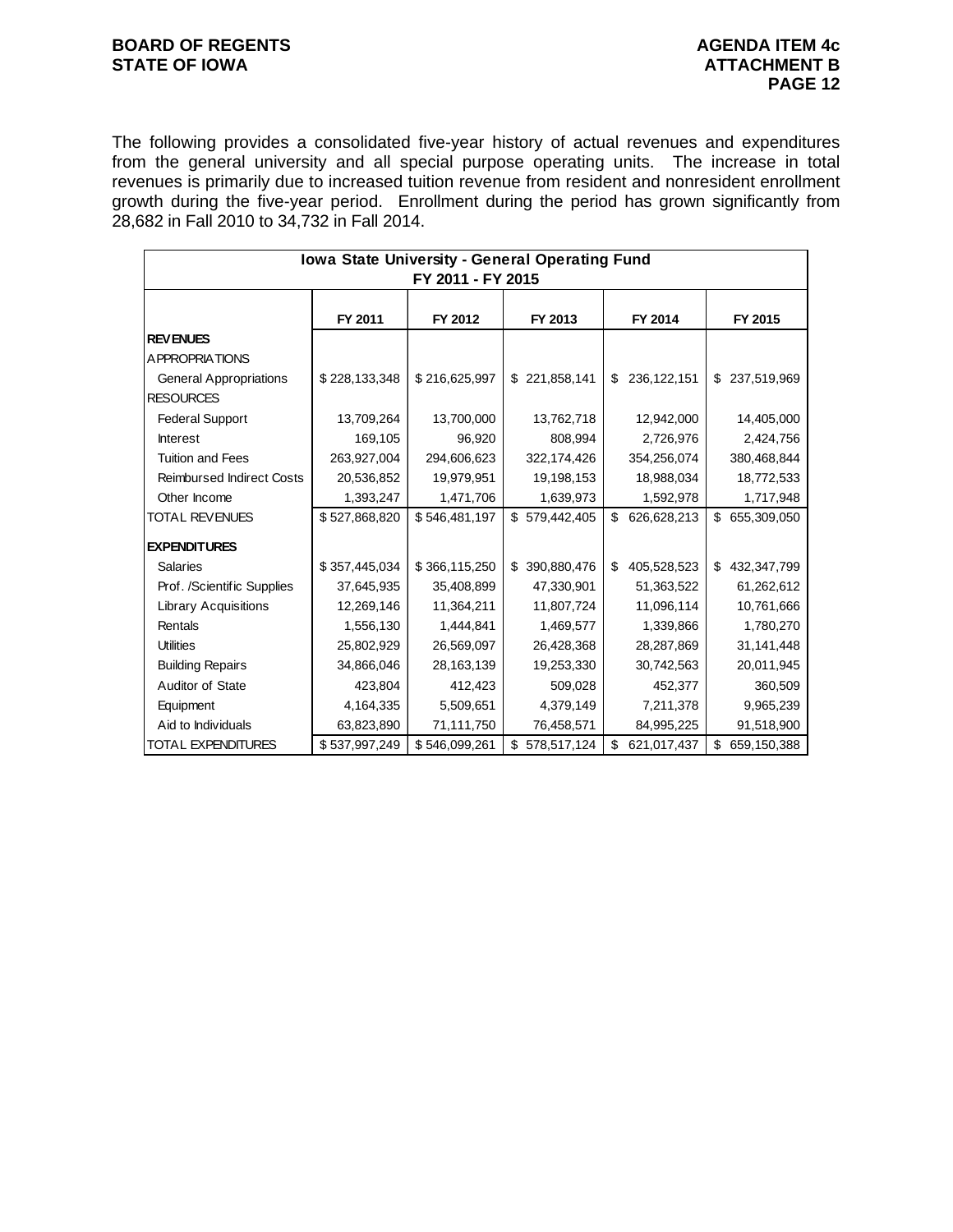# **BOARD OF REGENTS AGENUAL STATE OF IOWA**<br> **BOARD OF IOWA**<br> **BOARD OF IOWA**<br> **ATTACHMENT B**

## **IOWA STATE UNIVERSITY ATHLETICS**

| <b>INCOME</b><br>Sports:             | FY 2015 Budget   | FY 2015 Actuals |            | Variance |               |
|--------------------------------------|------------------|-----------------|------------|----------|---------------|
| Football                             | \$<br>9,392,279  | \$              | 9,318,941  | \$       | (73, 338)     |
| Men's Basketball                     | 3,600,000        |                 | 3,904,346  |          | 304,346       |
| Women's Basketball                   | 470,000          |                 | 475,051    |          | 5,051         |
| Wrestling                            | 115,000          |                 | 86,929     |          | (28,071)      |
| <b>Other Sports</b>                  | 340,000          |                 | 370,294    |          | 30,294        |
| <b>Subtotal</b>                      | \$<br>13,917,279 | \$              | 14,155,561 | \$       | 238,282       |
| Other Income                         |                  |                 |            |          |               |
| <b>Big Twelve Conference/NCAA</b>    | \$<br>25,831,108 | \$              | 26,014,993 | \$       | 183,885       |
| Post-Season Revenue                  | 1,300,000        |                 | 270,189    |          | (1,029,811)   |
| Fundraising                          | 11,868,915       |                 | 10,760,641 |          | (1, 108, 274) |
| Multi-Media Rights                   | 3,553,000        |                 | 4,131,167  |          | 578,167       |
| <b>Student Fees</b>                  | 1,950,000        |                 | 2,044,400  |          | 94,400        |
| <b>Game Guarantees</b>               | 120,000          |                 | 154,442    |          | 34,442        |
| <b>Auxillary Revenue</b>             | 1,361,667        |                 | 1,515,284  |          | 153,617       |
| <b>Other Revenue</b>                 | 2,770,000        |                 | 3,155,933  |          | 385,933       |
| <b>Subtotal</b>                      | \$<br>48,754,690 | \$              | 48,047,049 | \$       | (707, 641)    |
| <b>TOTAL INCOME</b>                  | \$<br>62,671,969 | \$              | 62,202,610 | \$       | (469, 359)    |
| <b>EXPENSES</b>                      |                  |                 |            |          |               |
| <b>Sports Operations</b>             |                  |                 |            |          |               |
| Football                             | \$<br>3,074,678  | \$              | 3,295,425  | \$       | 220,747       |
| Men's Basketball                     | 1,585,210        |                 | 1,621,794  |          | 36,584        |
| Women's Basketball                   | 983,774          |                 | 884,116    |          | (99, 658)     |
| Wrestling                            | 300,000          |                 | 295,068    |          | (4,932)       |
| <b>Other Sports</b>                  | 2,617,241        |                 | 2,595,089  |          | (22, 152)     |
| <b>Subtotal</b>                      | \$<br>8,560,903  | \$              | 8,691,492  | \$       | 130,589       |
| <b>Sports Program Support Units:</b> |                  |                 |            |          |               |
| Medical                              | 400,000          | \$              | 353,851    | \$       | (46, 149)     |
| Video Operations                     | 169,060          |                 | 278,883    |          | 109,823       |
| <b>Athletic Training</b>             | 348,450          |                 | 440,834    |          | 92,384        |
| <b>Academic Services</b>             | 310,050          |                 | 291,976    |          | (18,074)      |
| Other                                | 505,505          |                 | 500,065    |          | (5, 440)      |
| <b>Subtotal</b>                      | \$<br>1,733,065  | \$              | 1,865,609  | \$       | 132,544       |
| <b>Internal Operations:</b>          |                  |                 |            |          |               |
| Administration                       | \$<br>650,000    | \$              | 861,831    | \$       | 211,831       |
| Big 12 Expenses                      | 1,725,000        |                 | 1,790,000  |          | 65,000        |
| Information Technology               | 535,000          |                 | 565,816    |          | 30,816        |
| Other                                | 420,615          |                 | 405,447    |          | (15, 168)     |
| <b>Subtotal</b>                      | \$<br>3,330,615  | \$              | 3,623,094  | \$       | 292,479       |
| <b>Salaries &amp; Benefits</b>       | \$<br>21,992,090 | \$              | 21,555,609 | \$       | (436, 481)    |
| <b>Scholarships</b>                  | 6,435,771        |                 | 5,869,462  |          | (566, 309)    |
| <b>External Operations</b>           | 2,564,677        |                 | 2,441,545  |          | (123, 132)    |
| <b>Facilities &amp; Events</b>       | 6,481,492        |                 | 6,502,228  |          | 20,736        |
| Postseason                           | 2,725,000        |                 | 1,241,687  |          | (1,483,313)   |
| <b>Debt Service</b>                  | 6,836,812        |                 | 6,806,367  |          | (30, 445)     |
| <b>Capital Projects</b>              | 1,942,001        |                 | 3,531,304  |          | 1,589,303     |
| <b>TOTAL EXPENSES</b>                | \$<br>62,602,426 | \$              | 62,128,397 | \$       | (474, 029)    |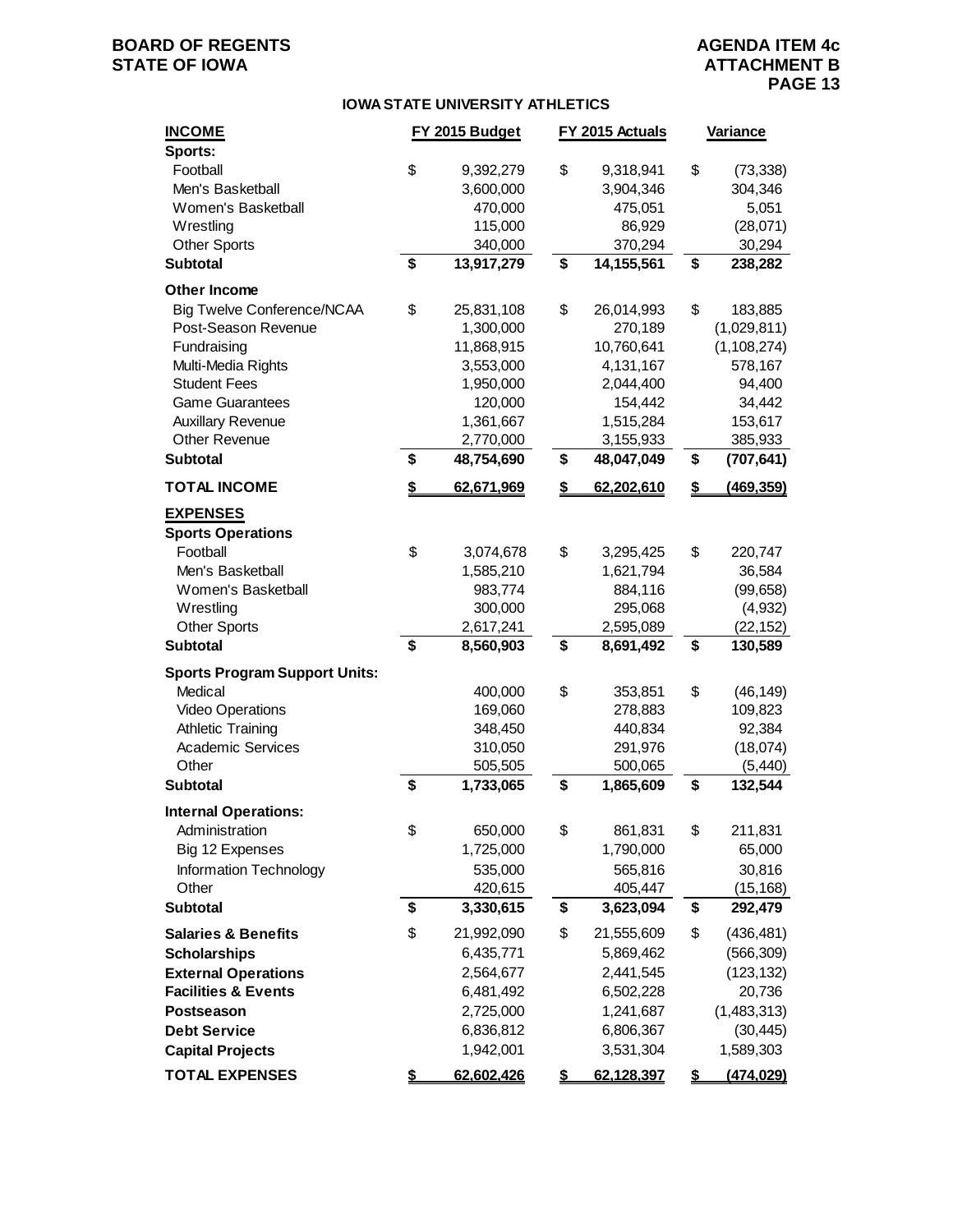# **BOARD OF REGENTS AGENUS AGENDA ITEM 4c STATE OF IOWA** AND **ATTACHMENT B**

The following summarizes the significant budget-to-actual revenue and expense variances for ISU Athletics as shown on the previous page.

Revenue Variances

- Men's basketball season ticket sales exceeded conservative budget projections with sales in the other sports being close to budget.
- Increases in other generated revenues resulted in less fundraising support needed from the Cyclone Club.
- Multi-media rights paid to Athletics during FY 2015 exceeded the guarantee amount due to additional sales revenue.
- Auxiliary revenue from football tent parties, merchandise and concession sales, parking and chairback rentals were all greater than budget due to high attendance levels.
- The "other revenue" budget included only contracted events at Hilton Coliseum at the time the budget was prepared. Additional events not originally budgeted resulted in higher revenues.

Expense Variances

- Football operational costs exceeded the budget from additional food/fueling stations resulting from NCAA deregulation and higher recruiting costs.
- The transition to a new football coaching video service and additional costs allocable to athletic training resulted in higher sports program support unit costs.
- Internal operations administrative costs were greater than expected due to the coaching search and transition expenses for the men's basketball staff.
- Scholarship expenses were less than the budget from the resident/nonresident mix of athletes and coaches' decisions related to scholarship awards.
- Postseason expenses were less than budgeted since the football team did not participate in a bowl game.
- Capital project costs exceeded the budget due to the timing of work on projects during the summer months.

The following provides a five-year summary of ISU Athletics' revenues and expenditures. Athletics is fully self-supporting and has not received general university support since FY 2011.

| <b>Iowa State University Athletics</b>              |                 |                 |                 |                 |                 |  |  |  |  |  |  |  |
|-----------------------------------------------------|-----------------|-----------------|-----------------|-----------------|-----------------|--|--|--|--|--|--|--|
| FY 2011 - FY 2015                                   |                 |                 |                 |                 |                 |  |  |  |  |  |  |  |
| FY 2011<br>FY 2012<br>FY 2013<br>FY 2014<br>FY 2015 |                 |                 |                 |                 |                 |  |  |  |  |  |  |  |
| Revenues                                            |                 |                 |                 |                 |                 |  |  |  |  |  |  |  |
| Sports Income                                       | \$11,820,168    | \$13,157,439    | \$13,274,318    | \$14,418,165    | \$14,155,561    |  |  |  |  |  |  |  |
| Alumni / Foundation /                               |                 |                 |                 |                 |                 |  |  |  |  |  |  |  |
| Corp Support / Sponsorship                          | 9,430,103       | 8,370,726       | 14,169,095      | 15,497,964      | 14,891,808      |  |  |  |  |  |  |  |
| Athletic Conference /                               |                 |                 |                 |                 |                 |  |  |  |  |  |  |  |
| <b>NCAA Support</b>                                 | 13,409,778      | 22,842,072      | 23,069,585      | 23,924,945      | 26,285,182      |  |  |  |  |  |  |  |
| <b>General University Support</b>                   | 1,599,423       |                 |                 |                 |                 |  |  |  |  |  |  |  |
| <b>Student Fees</b>                                 | 1,233,698       | 1,721,450       | 1,834,796       | 1,957,396       | 2,044,400       |  |  |  |  |  |  |  |
| Other Income                                        | 4,950,874       | 4,509,657       | 5,815,503       | 4,852,524       | 4,825,659       |  |  |  |  |  |  |  |
| <b>Total Revenues</b>                               | \$42,444,044    | \$50,601,344    | \$58,163,297    | \$60,650,994    | \$62,202,610    |  |  |  |  |  |  |  |
| Expenses                                            |                 |                 |                 |                 |                 |  |  |  |  |  |  |  |
| <b>Sports Operations</b>                            | 7,029,198<br>\$ | \$<br>7,402,378 | 7,581,362<br>\$ | \$<br>8,209,099 | \$<br>8,691,492 |  |  |  |  |  |  |  |
| Non-Sport Operations                                | 8,972,610       | 10,135,037      | 12,341,384      | 13,431,322      | 14,432,476      |  |  |  |  |  |  |  |
| Scholarships                                        | 6,698,901       | 5,393,899       | 5,389,858       | 5,601,972       | 5,869,462       |  |  |  |  |  |  |  |
| Other Expenses                                      | 19,648,589      | 27,609,631      | 32,781,900      | 33,317,002      | 33,134,967      |  |  |  |  |  |  |  |
| Total Expenses                                      | \$42,349,298    | \$50,540,945    | \$58,094,504    | \$60,559,395    | \$62,128,397    |  |  |  |  |  |  |  |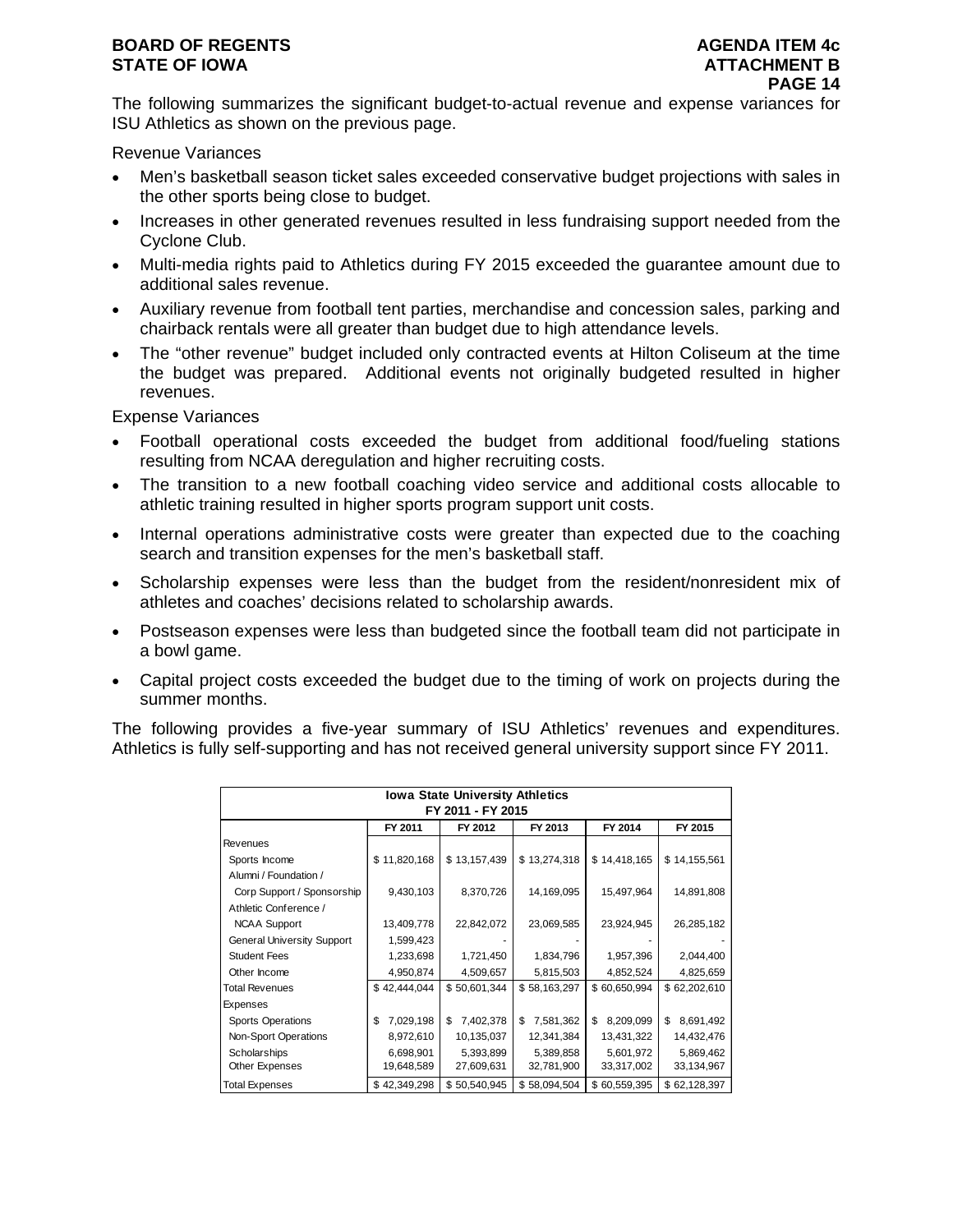|                                    | Iowa State University Residence System - FY 2015 |               |                          |         |  |  |  |  |  |  |  |  |
|------------------------------------|--------------------------------------------------|---------------|--------------------------|---------|--|--|--|--|--|--|--|--|
|                                    | <b>Budget</b><br>Actual                          |               | Variance<br>Over/(Under) | Percent |  |  |  |  |  |  |  |  |
| Revenues                           | \$98,428,687                                     | \$102,922,106 | \$4,493,419              | 104.6%  |  |  |  |  |  |  |  |  |
| Expenditures                       | 73,446,455                                       | 73,751,820    | 305,365                  | 100.4%  |  |  |  |  |  |  |  |  |
| Debt Service                       | 12,890,878                                       | 12,549,502    | (341, 376)               | 97.4%   |  |  |  |  |  |  |  |  |
| <b>Mandatory Transfers</b>         | 500,000                                          | 500.000       | $\blacksquare$           | 100.0%  |  |  |  |  |  |  |  |  |
| Net Revenues                       | 11,591,354                                       | 16,120,784    | 4,529,430                | 139.1%  |  |  |  |  |  |  |  |  |
| Net Revenues as % of Gross Revenue | 11.8%                                            | 15.7%         |                          |         |  |  |  |  |  |  |  |  |

ISU residence system revenues totaled \$102.9 million and exceeded the budget by 4.6%. The variance is primarily due additional contract revenue from the leased off-campus apartments, revenue generated from hosting conferences and higher retail sales.

Expenditures slightly exceeded the budget (0.4%) for FY 2015. Savings in salary costs from open positions and lower than budgeted salary increases were offset by increases in food costs from greater volume and payments for the off-campus leases. Gross revenues in excess of budget exceeded a minimal increase in expenses resulting in net revenues exceeding the budget by \$4.5 million.

| Iowa State University - Residence System<br>FY 2011 - FY 2015     |              |              |              |              |                  |  |  |  |  |  |  |
|-------------------------------------------------------------------|--------------|--------------|--------------|--------------|------------------|--|--|--|--|--|--|
|                                                                   | FY 2011      | FY 2012      | FY 2013      | FY 2014      | FY 2015          |  |  |  |  |  |  |
| Revenues                                                          | \$77,385,073 | \$84,478,305 | \$84,448,372 | \$95,540,398 | \$102,922,106    |  |  |  |  |  |  |
| <b>Expenditures for Operations</b>                                | 54,416,611   | 59,290,134   | 59,942,982   | 68,206,656   | 73,751,820       |  |  |  |  |  |  |
| Debt Service and Mandatory Transfers                              | 11,213,229   | 10,911,183   | 11,002,919   | 12,929,599   | 13,049,502       |  |  |  |  |  |  |
| Net Revenues after Debt Service and<br><b>Mandatory Transfers</b> | \$11,755,233 | \$14,276,988 | \$13,502,471 | \$14,404,143 | \$<br>16.120.784 |  |  |  |  |  |  |
| Net Revenues as % of Gross Revenue                                | 15.2%        | 16.9%        | 16.0%        | 15.1%        | 15.7%            |  |  |  |  |  |  |

The residence system annual report is available in the Board Office and provides information on various aspects of Iowa State University's residence system for FY 2015 including enrollment data, residence hall and apartment utilization, and financial information. The annual report also contains Fall 2015 enrollment and occupancy information. ISU continues to realized significant increases in enrollments and occupancy. Occupancy has grown by 35% (from 9,403 to 12,733) since FY 2011. Despite the addition of 780 new beds in Frederiksen Court which opened during the Fall 2013-2014 time period, occupancy exceeds permanent capacity by 1,715 students for Fall 2015. To meet the demand, 1,535 off-campus spaces were leased and staffed by the Residence System and interim housing in some residence hall dens has been utilized. The new Buchanan II Residence Hall with 700 beds is scheduled to open in Spring 2017 (FY 2018).

| <b>Iowa State University Residence System</b> |                  |           |        |          |  |  |  |  |  |  |
|-----------------------------------------------|------------------|-----------|--------|----------|--|--|--|--|--|--|
|                                               | <b>Fall 2014</b> | Fall 2015 | Change | % Change |  |  |  |  |  |  |
| <b>Total University Enrollment</b>            | 34,732           | 36,001    | 1,269  | 3.7%     |  |  |  |  |  |  |
| Low er Division                               | 13,162           | 13,441    | 279    | 2.1%     |  |  |  |  |  |  |
| Low er Div as % of Total                      | 37.9%            | 37.3%     |        |          |  |  |  |  |  |  |
| <b>Total Occupancy</b>                        | 12.237           | 12.733    | 496    | 4.1%     |  |  |  |  |  |  |
| Total Occupancy % of Enrollment               | 35.2%            | 35.4%     |        |          |  |  |  |  |  |  |

The principal outstanding on dormitory revenue bonds for ISU as of June 30, 2015, was \$154.0 million (excludes July 1 principal payment). The Voluntary Reserve Fund balance totaled \$40.6 million at year end.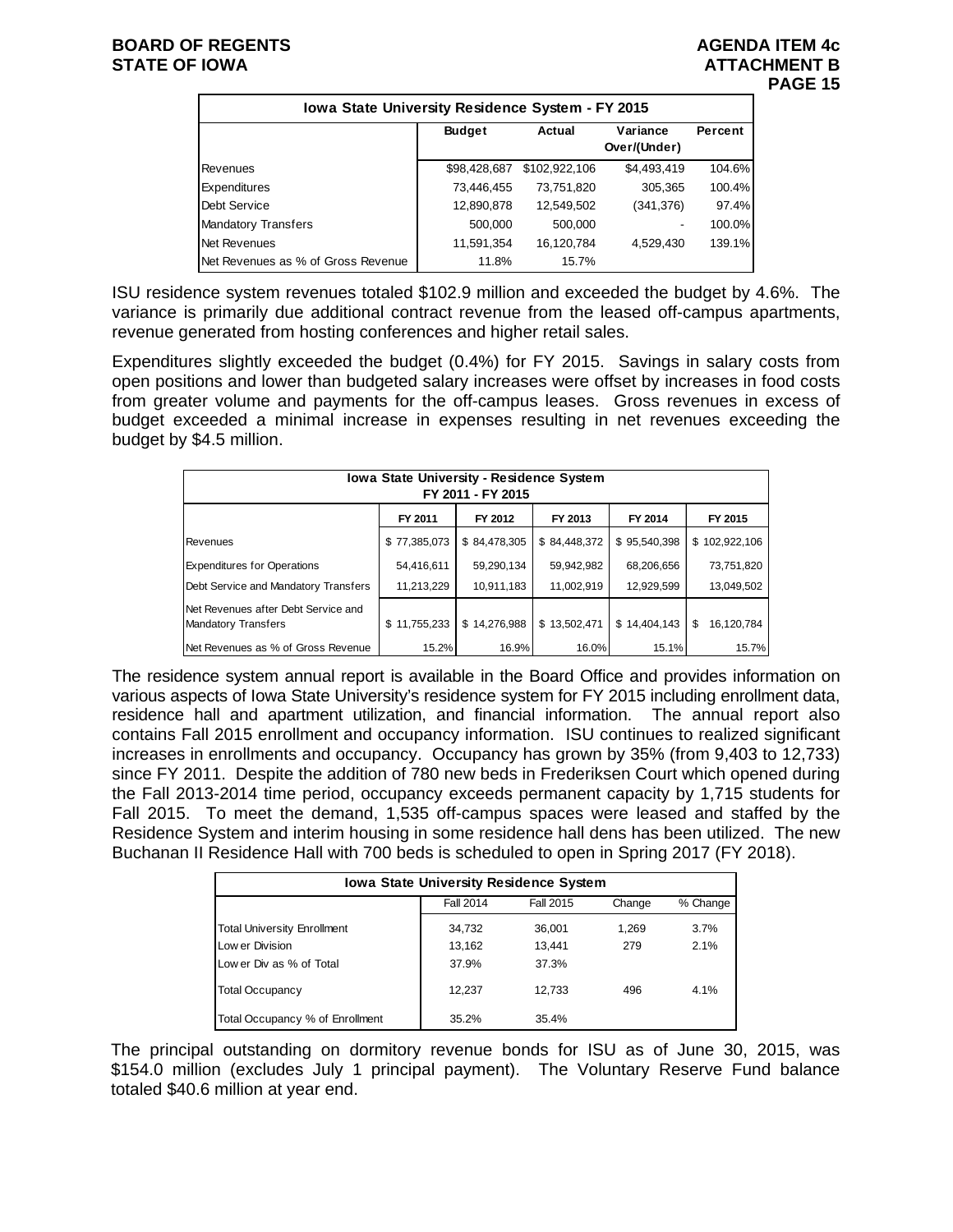# **University of Northern Iowa**

The following compares the FY 2015 general fund approved budget with the actual revenue and expenditure transactions for all appropriated units.

| University of Northern Iowa - General Operating Fund<br>FY 2015 |    |                                        |    |               |    |                          |                                 |  |  |  |
|-----------------------------------------------------------------|----|----------------------------------------|----|---------------|----|--------------------------|---------------------------------|--|--|--|
|                                                                 |    | <b>Board Approved</b><br><b>Budget</b> |    | Actual        |    | Variance<br>Over/(Under) | Actual as % of<br><b>Budget</b> |  |  |  |
| <b>REVENUES</b>                                                 |    |                                        |    |               |    |                          |                                 |  |  |  |
| A PPROPRIATIONS                                                 |    |                                        |    |               |    |                          |                                 |  |  |  |
| General                                                         | \$ | 95,743,709                             | \$ | 95,743,709    | \$ |                          | 100.0%                          |  |  |  |
| Supplemental-Nonrecurring                                       |    | 4,000,000                              |    | 4,000,000     |    |                          | 100.0%                          |  |  |  |
| <b>RESOURCES</b>                                                |    |                                        |    |               |    |                          |                                 |  |  |  |
| <b>Interest</b>                                                 |    | 800,000                                |    | 472,745       |    | (327, 255)               | 59.1%                           |  |  |  |
| <b>Tuition and Fees</b>                                         |    | 76,890,226                             |    | 75,734,936    |    | (1, 155, 290)            | 98.5%                           |  |  |  |
| <b>Reimbursed Indirect Costs</b>                                |    | 1,316,649                              |    | 1,373,355     |    | 56,706                   | 104.3%                          |  |  |  |
| Sales and Services                                              |    | 483,393                                |    | 533,396       |    | 50,003                   | 110.3%                          |  |  |  |
| TOTAL REVENUES                                                  | \$ | 179,233,977                            |    | \$177,858,141 | \$ | (1,375,836)              | 99.2%                           |  |  |  |
| <b>EXPENDITURES</b>                                             |    |                                        |    |               |    |                          |                                 |  |  |  |
| <b>Salaries</b>                                                 | \$ | 137,512,209                            |    | \$134,412,903 | \$ | (3,099,306)              | 97.7%                           |  |  |  |
| Prof. /Scientific Supplies                                      |    | 17,225,349                             |    | 16,642,384    |    | (582, 965)               | 96.6%                           |  |  |  |
| <b>Library Acquisitions</b>                                     |    | 1,992,009                              |    | 1,989,724     |    | (2, 285)                 | 99.9%                           |  |  |  |
| Rentals                                                         |    | 822,421                                |    | 822,421       |    |                          | 100.0%                          |  |  |  |
| <b>Utilities</b>                                                |    | 5,799,257                              |    | 6,391,268     |    | 592,011                  | 110.2%                          |  |  |  |
| <b>Building Repairs</b>                                         |    | 1,400,000                              |    | 2,379,647     |    | 979,647                  | 170.0%                          |  |  |  |
| Auditor of State                                                |    | 285,100                                |    | 286,649       |    | 1,549                    | 100.5%                          |  |  |  |
| Equipment                                                       |    | 496,467                                |    | 618,884       |    | 122,417                  | 124.7%                          |  |  |  |
| Aid to Individuals                                              |    | 13,701,165                             |    | 14,155,078    |    | 453,913                  | 103.3%                          |  |  |  |
| TOTAL EXPENDITURES                                              | \$ | 179,233,977                            |    | \$177,698,958 | \$ | (1,535,019)              | 99.1%                           |  |  |  |

Actual revenues and expenditures in FY 2015 were slightly less than the budget.

UNI's FY 2015 operating revenues totaled \$177.9 million and included \$4 million in one-time state funding. Tuition revenue was less than the budget. Tuition was budgeted based on an enrollment of 12,200 while actual enrollment was 11,928. Resident tuition revenue comprised 80.7% of gross tuition and non-resident tuition was 19.3% of the total. Slight increases in indirect cost reimbursements and sales/services offset a portion of the decrease in interest income.

Actual General Operating Fund expenditures were 0.9% less than the budget. Salary and related benefits costs comprise 75.6% of all general operating expenditures and were 2.3% under budget. The University reallocated salary costs and other expenses that were under budget to other budget categories. Building repairs exceeded the budget primarily from power plant upgrades and window replacements in the Center for Energy and Environmental Education. Funds were reallocated during FY 2015 to support additional student aid and equipment costs.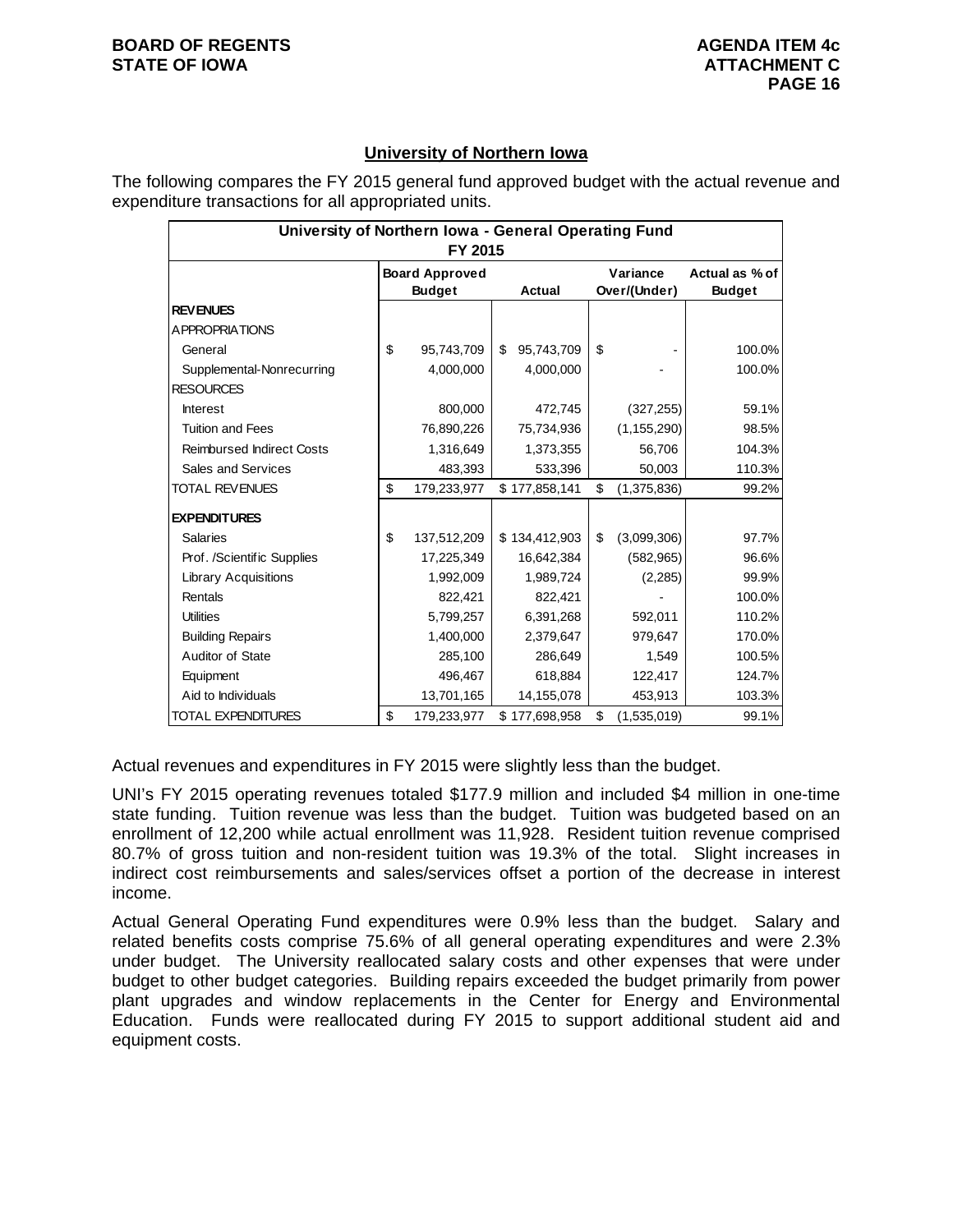# **BOARD OF REGENTS AGENUAL STATE OF IOWA**<br> **BOARD OF IOWA**<br> **BOARD OF IOWA**<br> **ATTACHMENT C**

The following provides a consolidated five-year history of actual revenues and expenditures from the general university and all special purpose units. Enrollment has declined during the period from 13,201 in Fall 2010 to 11,928 in Fall 2014.

| University of Northern Iowa - General Operating Fund<br>FY 2011 - FY 2015 |                  |                  |                  |                               |                               |  |  |  |  |  |
|---------------------------------------------------------------------------|------------------|------------------|------------------|-------------------------------|-------------------------------|--|--|--|--|--|
|                                                                           | FY 2011          | FY 2012          | FY 2013          | FY 2014                       | FY 2015                       |  |  |  |  |  |
| <b>REVENUES</b><br><b>APPROPRIATIONS</b>                                  |                  |                  |                  |                               |                               |  |  |  |  |  |
| <b>General Appropriations</b><br>Supplemental<br><b>RESOURCES</b>         | 81,728,481<br>\$ | 77,344,516<br>\$ | 86,689,133<br>\$ | \$<br>89,789,796<br>6,000,000 | \$<br>95,743,709<br>4,000,000 |  |  |  |  |  |
| <b>Interest</b>                                                           | 690,413          | 781,121          | 479,705          | 879,524                       | 472,745                       |  |  |  |  |  |
| <b>Tuition and Fees</b>                                                   | 76,902,918       | 80,559,549       | 78,050,250       | 76,006,444                    | 75,734,936                    |  |  |  |  |  |
| <b>Reimbursed Indirect Costs</b>                                          | 2,256,214        | 2,173,084        | 1,533,239        | 1,383,630                     | 1,373,355                     |  |  |  |  |  |
| Sales and Services                                                        | 481,989          | 442,983          | 619,941          | 433,201                       | 533,396                       |  |  |  |  |  |
| <b>TOTAL REVENUES</b>                                                     | \$162,060,015    | \$161,301,253    | \$167,372,268    | \$174,492,595                 | \$177,858,141                 |  |  |  |  |  |
| <b>EXPENDITURES</b>                                                       |                  |                  |                  |                               |                               |  |  |  |  |  |
| <b>Salaries</b>                                                           | \$123,327,890    | \$125,009,541    | \$126,337,193    | \$131,774,594                 | \$134,412,903                 |  |  |  |  |  |
| Prof. /Scientific Supplies                                                | 15,745,831       | 11,970,054       | 15,635,214       | 16,953,556                    | 16,642,384                    |  |  |  |  |  |
| <b>Library Acquisitions</b>                                               | 1,979,522        | 2,082,474        | 2,105,816        | 2,147,436                     | 1,989,724                     |  |  |  |  |  |
| Rentals                                                                   | 908,337          | 822,421          | 828,456          | 822,421                       | 822,421                       |  |  |  |  |  |
| <b>Utilities</b>                                                          | 5,283,923        | 4,937,753        | 5,064,648        | 4,915,566                     | 6,391,268                     |  |  |  |  |  |
| <b>Building Repairs</b>                                                   | 3,727,283        | 1,881,459        | 2,433,997        | 2,745,370                     | 2,379,647                     |  |  |  |  |  |
| Auditor of State                                                          | 243,397          | 243,089          | 233,816          | 210,783                       | 286,649                       |  |  |  |  |  |
| Equipment                                                                 | 950,180          | 944,222          | 1,457,863        | 950,234                       | 618,884                       |  |  |  |  |  |
| Aid to Individuals                                                        | 14,463,128       | 14,880,271       | 14,839,980       | 14,405,914                    | 14,155,078                    |  |  |  |  |  |
| <b>TOTAL EXPENDITURES</b>                                                 | \$166,629,491    | \$162,771,284    | \$168,936,983    | \$174,925,874                 | \$177,698,958                 |  |  |  |  |  |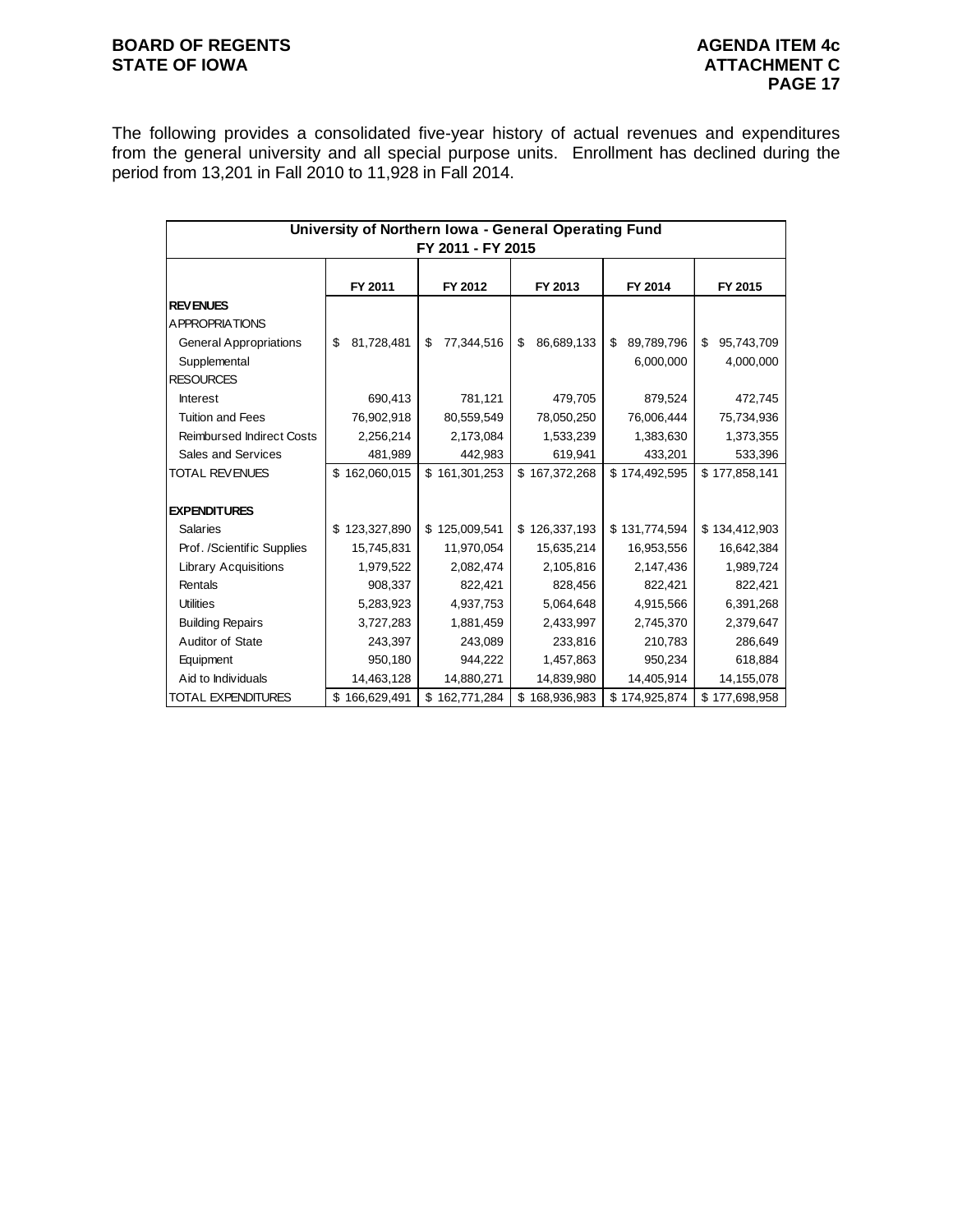# **BOARD OF REGENTS AGENUAL STATE OF IOWA**<br> **BOARD OF IOWA**<br> **BOARD OF IOWA**<br> **ATTACHMENT C**

## **UNIVERSITY OF NORTHERN IOWA ATHLETICS**

| <b>INCOME</b>                       | FY 2015 Budget   | FY 2015 Actuals  | Variance        |
|-------------------------------------|------------------|------------------|-----------------|
| Sports:                             |                  |                  |                 |
| Football                            | \$<br>1,380,500  | \$<br>1,379,260  | \$<br>(1,240)   |
| Men's Basketball                    | 871,200          | 987,792          | 116,592         |
| Men - All Other Sports              | 103,000          | 85,265           | (17, 735)       |
| Women - All Sports                  | 169,100          | 126,043          | (43,057)        |
| <b>Subtotal - Sports</b>            | \$<br>2,523,800  | \$<br>2,578,360  | \$<br>54,560    |
| Other Income:                       |                  |                  |                 |
| <b>Student Activity Fees</b>        | \$<br>1,996,475  | \$<br>1,995,455  | \$<br>(1,020)   |
| <b>General University Support</b>   |                  |                  |                 |
| <b>General Support</b>              | 2,707,860        | 2,733,533        | 25,673          |
| <b>Scholarship Support</b>          | 1,283,481        | 1,283,481        |                 |
| Non GEF Transfers                   |                  | 1,880,183        | 1,880,183       |
| Alumni/Foundation Support           | 1,565,000        | 1,264,022        | (300, 978)      |
| <b>Athletic Marketing</b>           | 1,171,000        | 1,185,440        | 14,440          |
| Athletic Conf/NCAA Support          | 1,070,000        | 1,147,821        | 77,821          |
| Novelties-Outings                   | 300,000          | 221,021          | (78, 979)       |
| General                             | 452,000          | 418,163          | (33, 837)       |
| <b>Subtotal - Other</b>             | 10,545,816       | 12,129,119       | 1,583,303       |
| <b>TOTAL INCOME</b>                 | \$<br>13,069,616 | \$<br>14,707,479 | \$<br>1,637,863 |
| <b>EXPENSES</b>                     |                  |                  |                 |
| <b>Men's Sports:</b>                |                  |                  |                 |
| Football                            | \$<br>2,989,562  | \$<br>3,451,583  | \$<br>462,021   |
| <b>Basketball</b>                   | 2,003,322        | 2,428,351        | 425,029         |
| All Other Men's Sports              | 1,197,008        | 1,214,770        | 17,762          |
| <b>Subtotal - Men's Sports</b>      | \$<br>6,189,892  | \$<br>7,094,704  | \$<br>904,812   |
| <b>Women's Sports:</b>              |                  |                  |                 |
| <b>Basketball</b>                   | \$<br>1,024,641  | \$<br>999,793    | \$<br>(24, 848) |
| Volleyball                          | 772,996          | 708,059          | (64, 937)       |
| All Other                           | 2,214,292        | 2,266,031        | 51,739          |
| <b>Subtotal - Women's Sports</b>    | \$<br>4,011,929  | \$<br>3,973,883  | \$<br>(38, 046) |
| <b>Other Expenses:</b>              |                  |                  |                 |
| <b>Athletic Training</b>            | \$<br>285,744    | \$<br>264,351    | \$<br>(21, 393) |
| <b>Administration &amp; General</b> | 2,244,039        | 2,268,089        | 24,050          |
| <b>Athletic Marketing</b>           | 233,012          | 507,147          | 274,135         |
| Contingency                         | 105,000          |                  | (105,000)       |
| <b>Subtotal - Other Expenses</b>    | \$<br>2,867,795  | \$<br>3,039,587  | \$<br>171,792   |
| <b>TOTAL EXPENSE</b>                | \$<br>13,069,616 | \$<br>14,108,174 | \$<br>1,038,558 |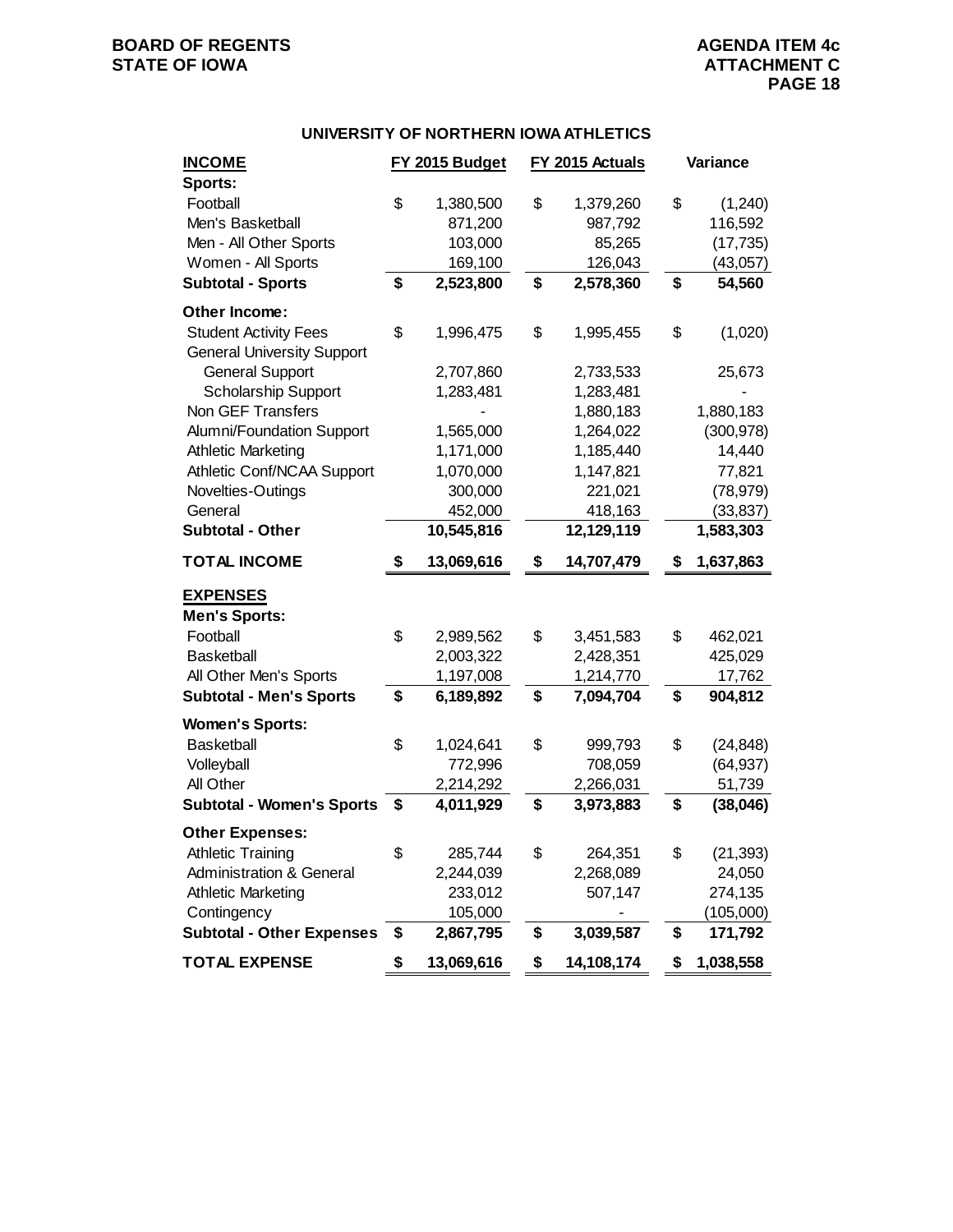# **BOARD OF REGENTS AGENUS AGENDA ITEM 4c STATE OF IOWA ATTACHMENT C**

The following describes the FY 2015 budget-to-actual revenue and expense variances for UNI Athletics as shown on the previous page.

Revenue Variances

- Season and individual game ticket sales and game guarantee income for men's basketball exceeded the budget and were partially offset by lower than projected revenues from other sports programs.
- A transfer from non-general fund sources supplemented the FY 2015 budget and a shortfall from the prior year. Athletics will internally pay back approximately \$250,000 annually for four years to cover a portion of the transfer amount.
- Foundation support was under budget as fundraising for general support for athletics was less than expected. Note: The FY 2016 budget includes more conservative foundation support levels.

Expense Variances

- Football and men's basketball expenses exceeded the budget due to post-season participation costs and higher travel costs.
- Athletic Marketing costs were higher than the budget since Sports Information costs were categorized as a marketing expense category during FY 2015.
- While a contingency expense account was budgeted; actual expenses were reported in the appropriate expense category.

The following provides a consolidated five-year history of actual revenues and expenditures for UNI Athletics. In accordance with the general university support for Athletics reduction plan presented to the Board in March 2010, University support for athletics has declined significantly since FY 2009 when support was \$5.2 million.

|                                   | University of Northern Iowa Athletics |              |    |            |    |              |    |              |  |              |  |  |
|-----------------------------------|---------------------------------------|--------------|----|------------|----|--------------|----|--------------|--|--------------|--|--|
|                                   | FY 2011 - FY 2015                     |              |    |            |    |              |    |              |  |              |  |  |
|                                   |                                       | FY 2011      |    | FY 2012    |    | FY 2013      |    | FY 2014      |  | FY 2015      |  |  |
| Revenues                          |                                       |              |    |            |    |              |    |              |  |              |  |  |
| Sports Income                     | \$                                    | 2,175,394    | \$ | 1,743,448  | \$ | 2,763,816    | \$ | 2,023,940    |  | \$2,578,360  |  |  |
| Alumni / Foundation /             |                                       |              |    |            |    |              |    |              |  |              |  |  |
| Corp Support / Sponsorship        |                                       | 2,313,857    |    | 2,953,717  |    | 2,235,673    |    | 3,097,180    |  | 2,449,462    |  |  |
| Athletic Conference /             |                                       |              |    |            |    |              |    |              |  |              |  |  |
| <b>NCAA Support</b>               |                                       | 682,641      |    | 896,969    |    | 912,482      |    | 850,966      |  | 1,147,821    |  |  |
| <b>General University Support</b> |                                       | 4,559,447    |    | 4,323,026  |    | 4,198,513    |    | 4,198,014    |  | 4,017,014    |  |  |
| <b>Student Fees</b>               |                                       | 1,263,343    |    | 1,468,392  |    | 1,491,225    |    | 1,749,440    |  | 1,995,455    |  |  |
| Other Income                      |                                       | 623,651      |    | 858,865    |    | 637,801      |    | 608,605      |  | 2,519,367    |  |  |
| <b>Total Revenues</b>             |                                       | \$11,618,333 | \$ | 12,244,417 |    | \$12,239,510 |    | \$12,528,145 |  | \$14,707,479 |  |  |
| <b>Expenses</b>                   |                                       |              |    |            |    |              |    |              |  |              |  |  |
| Men's Sports                      | \$                                    | 5,530,894    | \$ | 5,908,427  | \$ | 5,883,800    | \$ | 6,255,043    |  | \$7,094,704  |  |  |
| Women's Sports                    |                                       | 3,602,138    |    | 3,917,831  |    | 3,760,074    |    | 4,103,167    |  | 3,973,883    |  |  |
| <b>Other Expenses</b>             |                                       | 2,482,927    |    | 2,358,308  |    | 2,584,479    |    | 2,932,074    |  | 3,039,587    |  |  |
| <b>Total Expenses</b>             |                                       | \$11,615,959 | \$ | 12,184,566 |    | \$12,228,353 |    | \$13,290,284 |  | \$14,108,174 |  |  |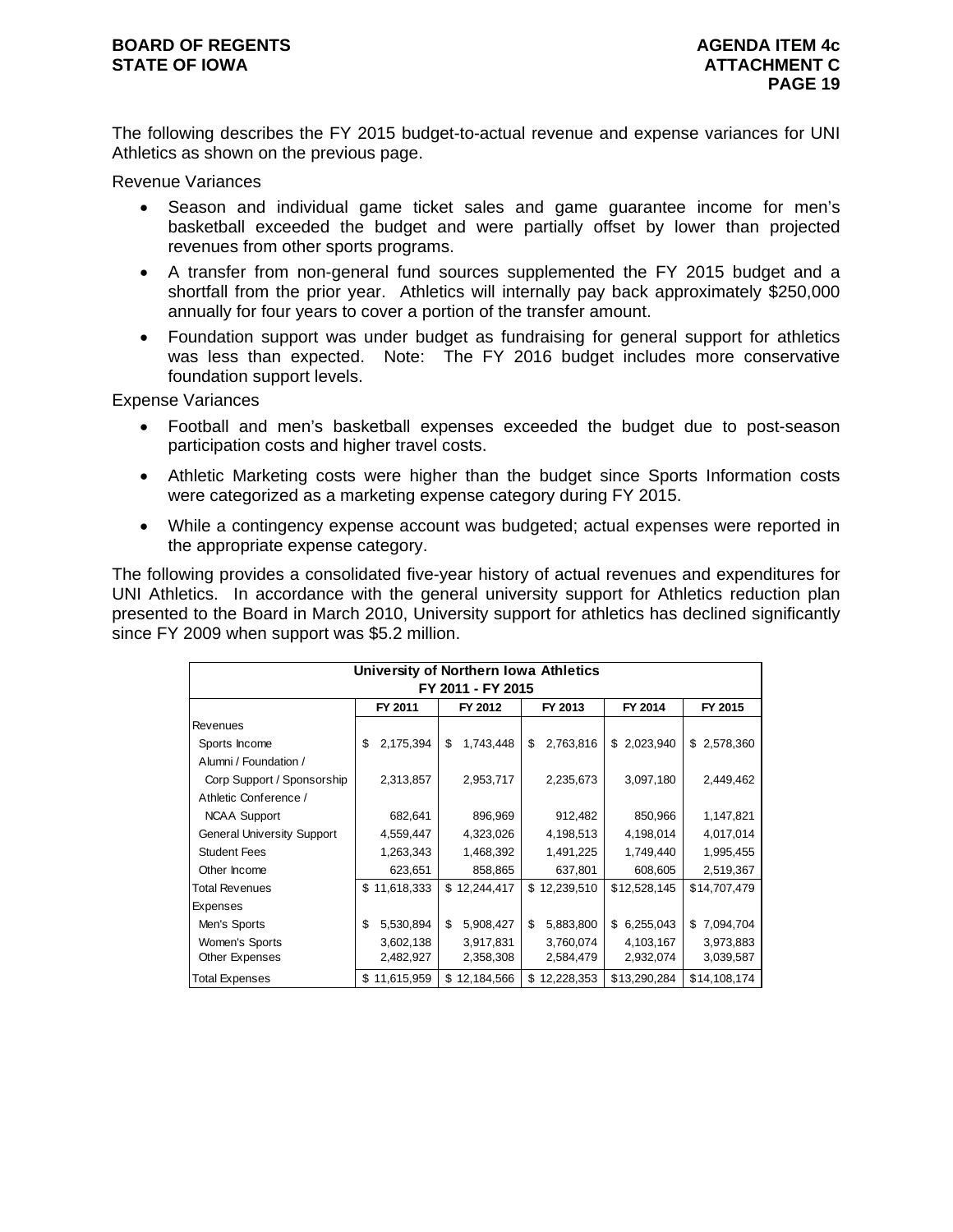|                                       | University of Northern Iowa Residence System - FY 2015 |              |              |         |  |  |  |  |  |  |  |  |
|---------------------------------------|--------------------------------------------------------|--------------|--------------|---------|--|--|--|--|--|--|--|--|
|                                       | <b>Budget</b>                                          | Actual       | Variance     | Percent |  |  |  |  |  |  |  |  |
|                                       |                                                        |              | Over/(Under) |         |  |  |  |  |  |  |  |  |
| Revenues                              | \$38,621,165                                           | \$39,054,010 | \$432.845    | 101.1%  |  |  |  |  |  |  |  |  |
| Expenditures                          | 26,706,577                                             | 26.600.745   | (\$105,832)  | 99.6%   |  |  |  |  |  |  |  |  |
| Debt Service                          | 6,749,590                                              | 6.749.590    |              | 100.0%  |  |  |  |  |  |  |  |  |
| <b>Mandatory Transfers</b>            | 330,000                                                | 330,000      |              | 100.0%  |  |  |  |  |  |  |  |  |
| Net Revenues                          | 4.834.998                                              | 5.373.675    | \$538,677    | 111.1%  |  |  |  |  |  |  |  |  |
| Net Revenues as % of Gross<br>Revenue | 12.5%                                                  | 13.8%        |              |         |  |  |  |  |  |  |  |  |

The UNI Residence System's total operating revenues were 1.1% higher than the budget. Increases in contractual revenue from additional housing/dining contracts and other income (catering, conference revenue) were partially offset by a reduction in interest income.

While revenues for the Residence System exceeded budget, total expenditures for the system were slightly less (0.4%) than the budget. Cost savings realized in utilities, and repairs/maintenance were partially offset by an increase in salary and related benefit costs.

Net revenues after debt service and mandatory transfers exceeded the budget by \$0.5 million and are slightly higher than FY 2014. The increase follows a period of an expected decline in net revenue that resulted primarily from additional debt service related to the Panther Village apartment project.

| University of Northern Iowa - Residence System<br>FY 2011 - FY 2015 |                                           |                 |              |              |              |  |  |  |  |  |  |
|---------------------------------------------------------------------|-------------------------------------------|-----------------|--------------|--------------|--------------|--|--|--|--|--|--|
| FY 2011<br>FY 2014<br>FY 2015<br>FY 2012<br>FY 2013                 |                                           |                 |              |              |              |  |  |  |  |  |  |
|                                                                     |                                           |                 |              |              |              |  |  |  |  |  |  |
| Revenues                                                            | \$37,083,719                              | \$38,561,780    | \$36,704,113 | \$37,925,840 | \$39,054,010 |  |  |  |  |  |  |
| <b>Expenditures for Operations</b>                                  | 24,865,282                                | 25,825,875      | 25,225,589   | 25,493,348   | 26,600,745   |  |  |  |  |  |  |
| Debt Service and Mandatory Transfers                                | 4,647,379                                 | 5,169,001       | 5,250,615    | 7,099,415    | 7,079,590    |  |  |  |  |  |  |
| Net Revenues after Debt Serv/Mand                                   |                                           |                 |              |              |              |  |  |  |  |  |  |
| Transfers                                                           | 7,571,058<br>\$                           | 7,566,904<br>\$ | \$6,227,909  | \$5,333,077  | \$5,373,675  |  |  |  |  |  |  |
| Net Revenues as % of Gross Revenue                                  | 13.8%<br>20.4%<br>19.6%<br>17.0%<br>14.1% |                 |              |              |              |  |  |  |  |  |  |

For comparative purposes, the residence system provided Fall 2015 enrollment and occupancy information. While total enrollment is slightly more than a year ago, Fall 2015 occupancy in the Residence System has declined by 49 students (1.1% decrease). An increase of 154 lower division occupants was offset by a decrease of 203 upper division and graduate student occupants.

| University of Northern Iowa Residence System |                  |           |        |          |  |  |  |  |  |
|----------------------------------------------|------------------|-----------|--------|----------|--|--|--|--|--|
|                                              | <b>Fall 2014</b> | Fall 2015 | Change | % Change |  |  |  |  |  |
|                                              |                  |           |        |          |  |  |  |  |  |
| <b>Total University Enrollment</b>           | 11,928           | 11,981    | 53     | 0.4%     |  |  |  |  |  |
| Low er Division                              | 3.975            | 4.342     | 367    | 9.2%     |  |  |  |  |  |
| Low er Div as % of Total                     | 33.3%            | 36.2%     |        |          |  |  |  |  |  |
| <b>Total Occupancy</b><br>Occupancy as a     | 4,386            | 4.337     | -49    | $-1.1%$  |  |  |  |  |  |
| % of Enrollment                              | 36.8%            | 36.2%     |        |          |  |  |  |  |  |

The principal outstanding of revenue bond obligations for the UNI residence system as of June 30, 2015, was \$54.4 million (excludes July 1 principal payment). The Voluntary Reserve Fund balance totaled \$14.1 million at year end.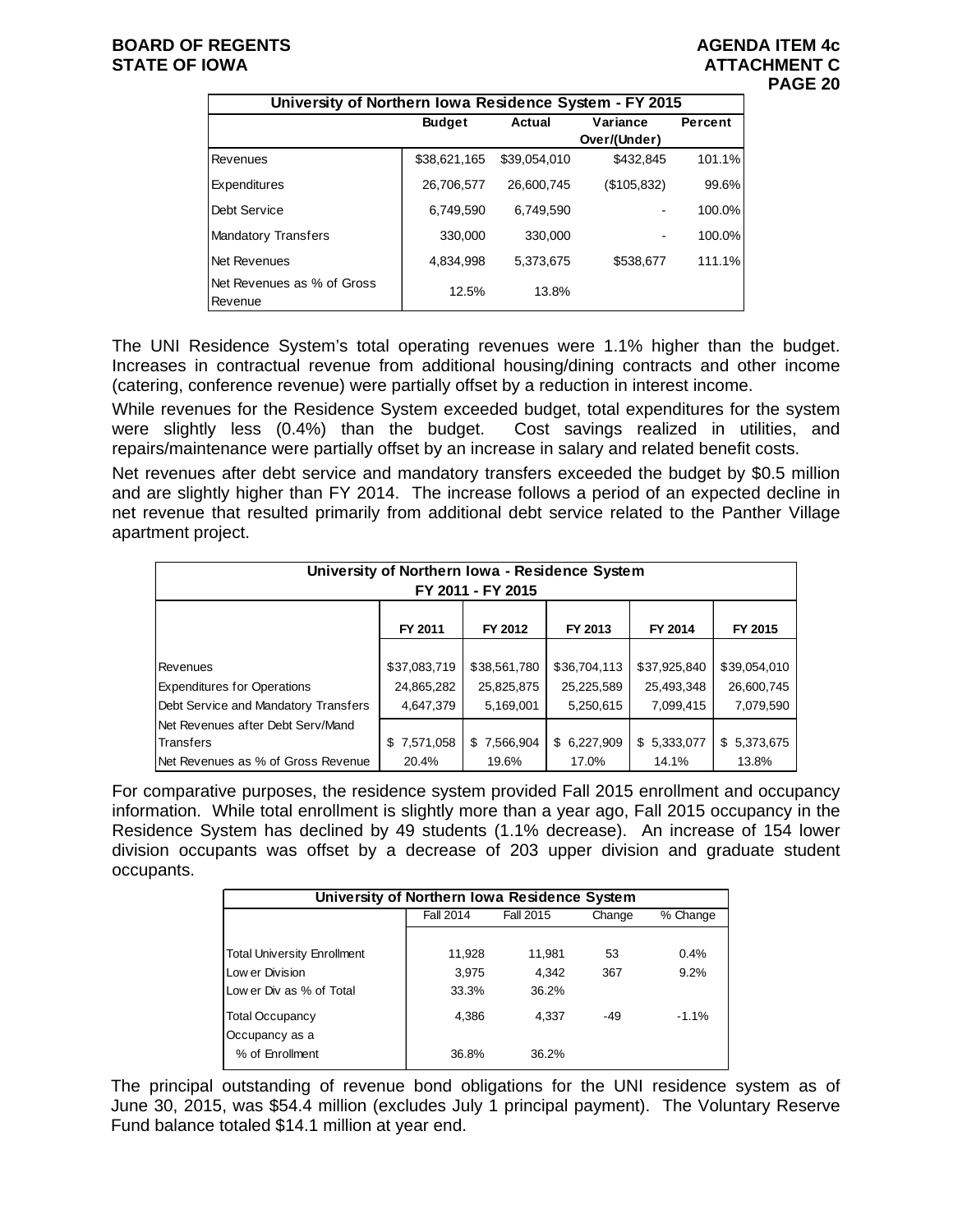# **Iowa School for the Deaf**

The following compares the FY 2015 general fund approved budget with actual revenue and expenditure transactions. ISD's total general fund activity was relatively consistent with the budget with revenues and expenditures being 1.2% over budget. Financial staff at ISD performed a review of budget classifications during FY 2015 that resulted in some budget-toactual variances.

| <b>Iowa School for the Deaf - General Fund</b><br>FY 2015 |    |               |    |               |          |              |                |  |  |
|-----------------------------------------------------------|----|---------------|----|---------------|----------|--------------|----------------|--|--|
|                                                           |    | Approved      |    |               | Variance |              | Actual as % of |  |  |
|                                                           |    | <b>Budget</b> |    | <b>Actual</b> |          | Over/(Under) | <b>Budget</b>  |  |  |
| <b>REVENUES</b>                                           |    |               |    |               |          |              |                |  |  |
| <b>APPROPRIATIONS</b>                                     |    |               |    |               |          |              |                |  |  |
| General                                                   | \$ | 9,391,859     | \$ | 9,391,859     | \$       |              | 100.0%         |  |  |
| Other                                                     |    | 82,049        |    | 82,049        |          |              | 100.0%         |  |  |
| <b>RESOURCES</b>                                          |    |               |    |               |          |              |                |  |  |
| <b>Federal Support</b>                                    |    | 56,970        |    | 58,250        |          | 1,280        | 102.2%         |  |  |
| <b>Interest</b>                                           |    | 1,000         |    |               |          | (1,000)      | 0.0%           |  |  |
| Sales and Services                                        |    | 806,520       |    | 953,378       |          | 146,858      | 118.2%         |  |  |
| Other Income                                              |    | 60,520        |    | 37,084        |          | (23, 436)    | 61.3%          |  |  |
| <b>TOTAL REVENUES</b>                                     | \$ | 10,398,918    | \$ | 10,522,620    | \$       | 123,702      | 101.2%         |  |  |
| <b>EXPENDITURES</b>                                       |    |               |    |               |          |              |                |  |  |
| <b>Salaries</b>                                           | \$ | 8,004,181     | \$ | 8,348,995     | \$       | 344.814      | 104.3%         |  |  |
| Prof. /Scientific Supplies                                |    | 1,171,501     |    | 1,459,631     |          | 288,130      | 124.6%         |  |  |
| <b>Library Acquisitions</b>                               |    | 8.400         |    |               |          | (8,400)      | 0.0%           |  |  |
| <b>Utilities</b>                                          |    | 388,250       |    | 307,667       |          | (80, 583)    | 79.2%          |  |  |
| <b>Building Repairs</b>                                   |    | 712,286       |    | 353,254       |          | (359,032)    | 49.6%          |  |  |
| Auditor of State                                          |    | 36,000        |    | 33,570        |          | (2, 430)     | 93.3%          |  |  |
| Equipment                                                 |    | 78,300        |    | 19,503        |          | (58, 797)    | 24.9%          |  |  |
| <b>TOTAL EXPENDITURES</b>                                 | \$ | 10,398,918    | \$ | 10,522,620    | \$       | 123,702      | 101.2%         |  |  |

Sales and service revenue was over budget due to additional reimbursements for services from educational interpreter and para-educator services and a reclassification of items budgeted as "other income" that are recorded as sales/services.

Salary and related benefit costs comprise 79% of all expenses and were 4.3% over budget due to added positions for extended learning, education interpretation, and student transportation.

A reclassification of auto fuel from utilities to professional/scientific supplies and services and increased technology expenses resulted in actual costs exceeding the budget.

A portion of the planned building repair projects and equipment purchases were paid from restricted funds resulting in these operating funds being under budget.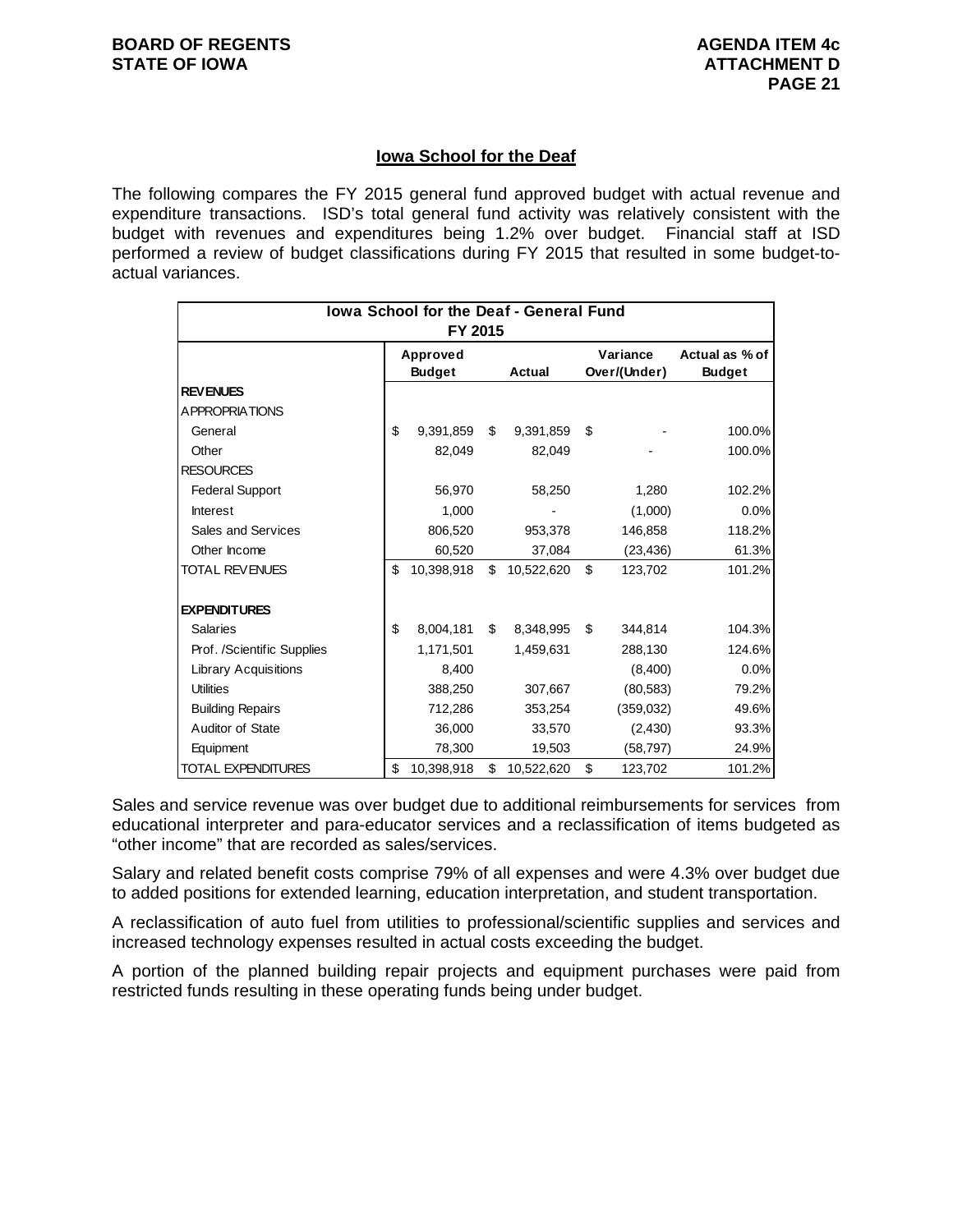# **BOARD OF REGENTS AGENUM AGENDA ITEM 4c STATE OF IOWA ATTACHMENT D**

The following provides a five-year history of general operating revenues and expenditures. State appropriations are the primary funding source for ISD operations and are 92% of all operating revenues. Beginning in FY 2014, ISD implemented an accounting change recommended by the State Auditor's Office to include School District payments to ISD for Teacher Aides as sales and services revenue rather than as salary expense reimbursements. This change resulted in an increase in sales/service revenue and salary expenses when compared to prior years.

| <b>Iowa School for the Deaf - General Fund</b><br>FY 2011 - FY 2015 |         |           |         |           |         |           |         |           |         |              |
|---------------------------------------------------------------------|---------|-----------|---------|-----------|---------|-----------|---------|-----------|---------|--------------|
|                                                                     | FY 2011 |           | FY 2012 |           | FY 2013 |           | FY 2014 |           | FY 2015 |              |
| <b>REVENUES</b>                                                     |         |           |         |           |         |           |         |           |         |              |
| A PPROPRIATIONS                                                     |         |           |         |           |         |           |         |           |         |              |
| General                                                             | \$      | 9,075,944 | \$      | 8,679,964 | \$      | 8,853,563 | \$      | 9,030,634 | \$      | 9,391,859    |
| Other                                                               |         | 77,321    |         | 77,175    |         | 82,049    |         | 82,049    |         | 82,049       |
| <b>RESOURCES</b>                                                    |         |           |         |           |         |           |         |           |         |              |
| <b>Federal Support</b>                                              |         | 57,711    |         | 58,834    |         | 58,793    |         | 59,391    |         | 58,250       |
| <b>Interest</b>                                                     |         | 783       |         | 156       |         | 1,227     |         | 108       |         |              |
| Sales and Services                                                  |         | 351,265   |         | 325,238   |         | 287,100   |         | 749,812   |         | 953,378      |
| Other Income                                                        |         | 11,916    |         | 11,916    |         | 11,916    |         |           |         | 37,084       |
| <b>TOTAL REVENUES</b>                                               | \$      | 9,574,940 | \$      | 9,153,283 | \$      | 9,294,648 | \$      | 9,921,994 |         | \$10,522,620 |
|                                                                     |         |           |         |           |         |           |         |           |         |              |
| <b>EXPENDITURES</b>                                                 |         |           |         |           |         |           |         |           |         |              |
| <b>Salaries</b>                                                     | \$      | 7,729,012 | \$      | 7,585,092 | \$      | 7,588,624 | \$      | 7,832,926 | \$      | 8,348,995    |
| Prof. /Scientific Supplies                                          |         | 1,103,118 |         | 1,025,404 |         | 1,142,967 |         | 1,333,433 |         | 1,459,631    |
| <b>Library Acquisitions</b>                                         |         | 9,029     |         | 5,912     |         | 108       |         | 81        |         |              |
| <b>Utilities</b>                                                    |         | 275,586   |         | 245,027   |         | 284,191   |         | 393,688   |         | 307,667      |
| <b>Building Repairs</b>                                             |         | 303,526   |         | 254,074   |         | 193,784   |         | 319,402   |         | 353,254      |
| Auditor of State                                                    |         | 28,669    |         | 28,667    |         | 20,646    |         | 37,800    |         | 33,570       |
| Equipment                                                           |         | 126,000   |         | 9,107     |         | 64,328    |         | 4,664     |         | 19,503       |
| TOTAL EXPENDITURES                                                  | \$      | 9,574,940 | \$      | 9,153,283 | \$      | 9,294,648 | \$      | 9,921,994 |         | \$10,522,620 |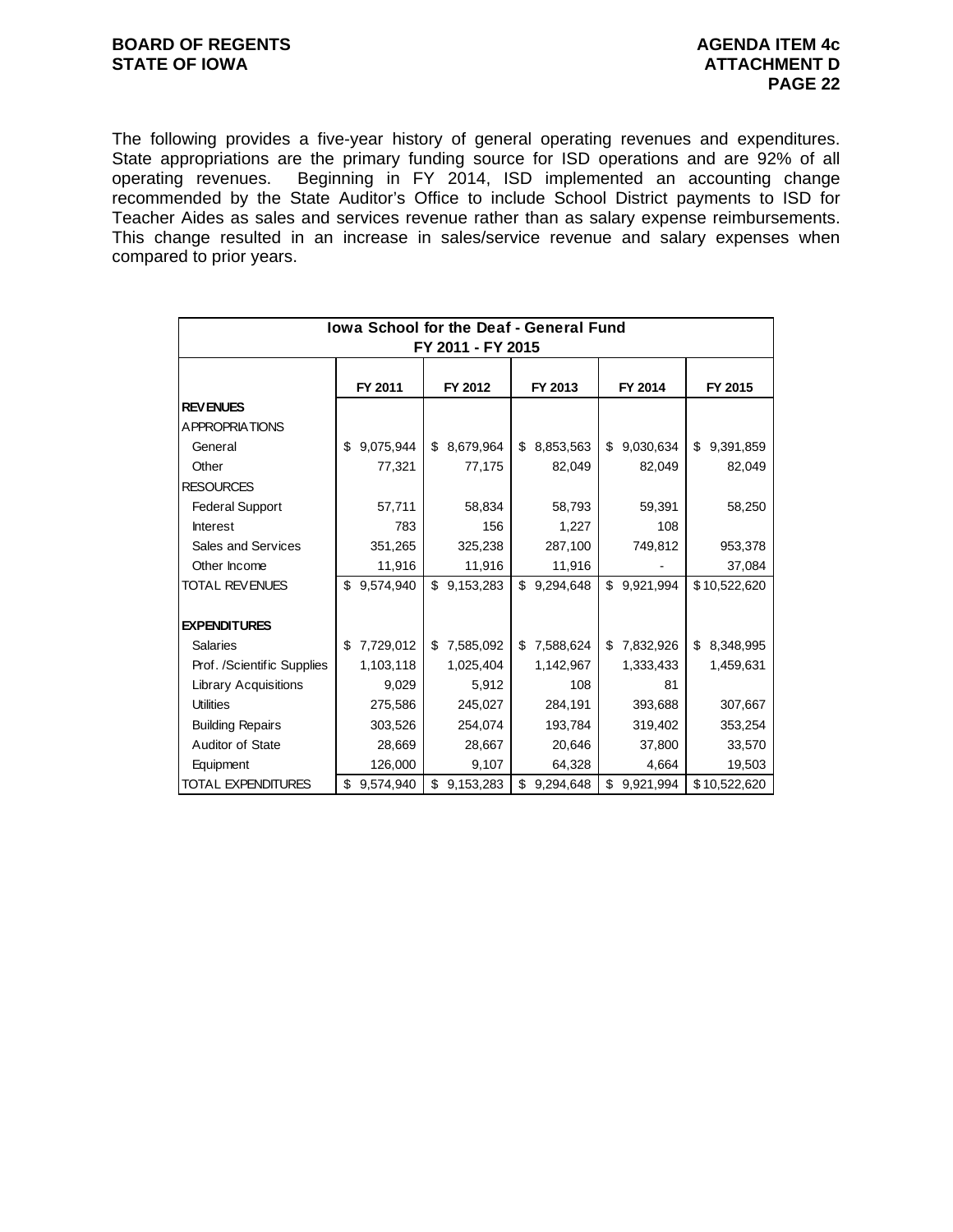# **BOARD OF REGENTS AGENUS AGENDA ITEM 4c STATE OF IOWA ATTACHMENT E**

# **Iowa Braille and Sight Saving School**

The following compares the FY 2015 general operating fund approved budget with actual revenue and expenditure transactions. Total revenues and expenditures were 1.6% less than the budget.

| lowa Braille and Sight Saving School - General Fund<br>FY 2015 |    |               |    |           |    |              |             |  |  |
|----------------------------------------------------------------|----|---------------|----|-----------|----|--------------|-------------|--|--|
|                                                                |    |               |    |           |    |              |             |  |  |
|                                                                |    | Approved      |    |           |    | Variance     | Actual as % |  |  |
|                                                                |    | <b>Budget</b> |    | Actual    |    | Over/(Under) | of Budget   |  |  |
| <b>REVENUES</b>                                                |    |               |    |           |    |              |             |  |  |
| A PPROPRIATIONS                                                |    |               |    |           |    |              |             |  |  |
| General                                                        | \$ | 3,915,741     | \$ | 3,915,741 | \$ |              | 100.0%      |  |  |
| <b>RESOURCES</b>                                               |    |               |    |           |    |              |             |  |  |
| <b>Federal Support</b>                                         |    | 411,351       |    | 403,973   |    | (7, 378)     | 98.2%       |  |  |
| <b>Reimbursed Indirect Costs</b>                               |    | 41,270        |    | 38,886    |    | (2, 384)     | 94.2%       |  |  |
| Sales and Services                                             |    | 4,259,715     |    | 4,127,700 |    | (132, 015)   | 96.9%       |  |  |
| <b>TOTAL REVENUES</b>                                          | \$ | 8,628,077     | \$ | 8,486,300 |    | (141, 777)   | 98.4%       |  |  |
| <b>EXPENDITURES</b>                                            |    |               |    |           |    |              |             |  |  |
| <b>Salaries</b>                                                | \$ | 6,715,912     | \$ | 6,690,054 | \$ | (25, 858)    | 99.6%       |  |  |
| Prof. /Scientific Supplies                                     |    | 1,155,545     |    | 1,173,576 |    | 18,031       | 101.6%      |  |  |
| <b>Library Acquisitions</b>                                    |    | 8,700         |    | 8,381     |    | (319)        | 96.3%       |  |  |
| <b>Utilities</b>                                               |    | 304,750       |    | 234,197   |    | (70, 553)    | 76.8%       |  |  |
| <b>Building Repairs</b>                                        |    | 320,670       |    | 351,105   |    | 30,435       | 109.5%      |  |  |
| Auditor of State                                               |    | 30,000        |    | 28,987    |    | (1,013)      | 96.6%       |  |  |
| Equipment                                                      |    | 92,500        |    |           |    | (92, 500)    | 0.0%        |  |  |
| TOTAL EXPENDITURES                                             | \$ | 8,628,077     | \$ | 8,486,300 |    | (141, 777)   | 98.4%       |  |  |

Sales and service revenue was less than the budget from a staff reduction of Teachers of the Visually Impaired and Orientation and Mobility Specialists resulting in less revenue reimbursements from the Area Education Agencies and Local Education Agencies.

Salary costs comprise 79% of total operational costs and were 0.4% less than the budget.

Auto fuel costs were reclassified from utilities to professional/scientific supplies and services which contributed to the budget variance in these expense classes.

Equipment purchases (motor vehicles) included in the operations budget were made with restricted funds.